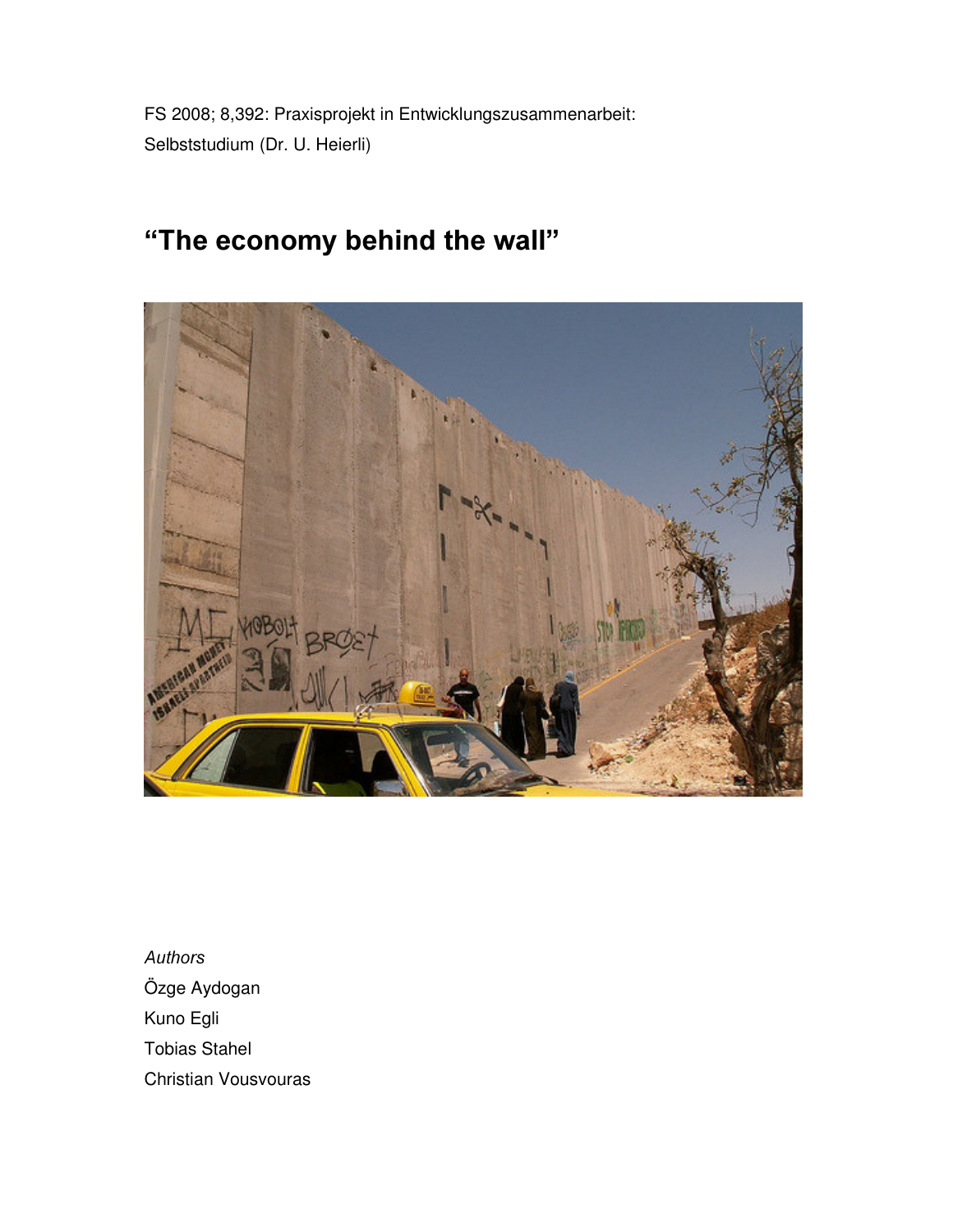## **Table of contents**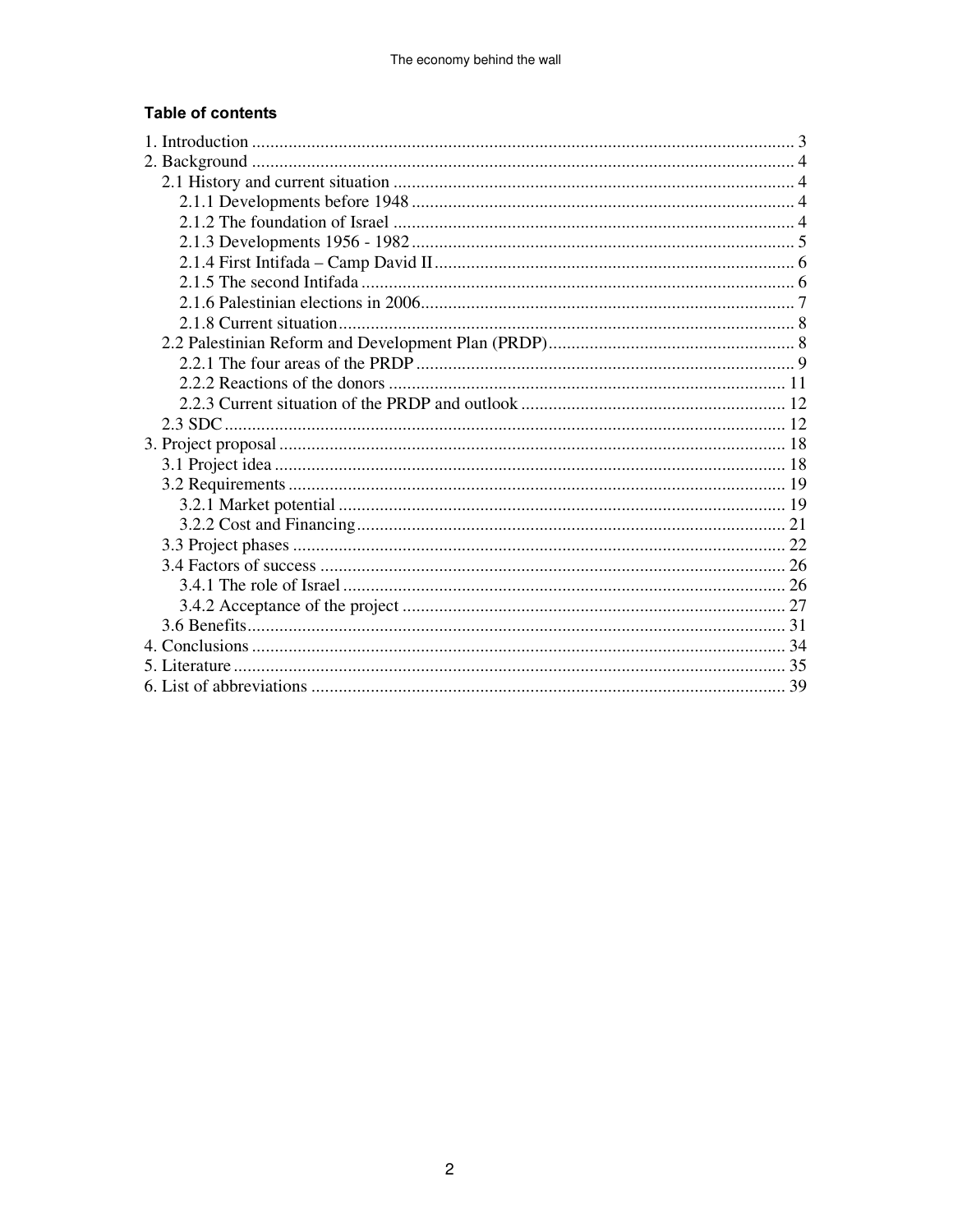## 1. Introduction

True to the German saying "A picture says more than a thousand words", the pictured photograph on the cover side serves as an introduction for our paper.

What can be seen in the photograph? Of course there is the dominating, tall wall in the picture. We see people that want to go on, but can not since the wall requires them to go a long way round. There might be other people on the other side of the wall, but how can you communicate with them with such an obstacle in the way? Frustration arises and sometimes results in graffiti that can be seen on the wall as well. For the car the wall marks the terminus as well. It is therefore not possible to make full use of the promise of freedom that cars stand for. In our picture the car that had to turn around stands as a symbol of the restricted mobility in the Palestinian territories and shows that for the economy as well, a border in form of the wall exists.

However, right in the middle we can detect one last thing that shows that hope still exists: we are referring to the pattern on the wall in the middle of the picture. How it could be possible to find a way through this wall and in what way the Palestinian Reform and Development Plan [PRDP] supports such a measure shall be analysed by this paper.

Firstly we will deliver some information on the background of the conflict which will lead us directly to the PRDP. A new initiative to bring development and peace to the middle east. But how can the Swiss agency for development and cooperation [SDC] contribute this target? This paper focuses on the idea of an IT business in the Occupied Palestinian Territories [OPT].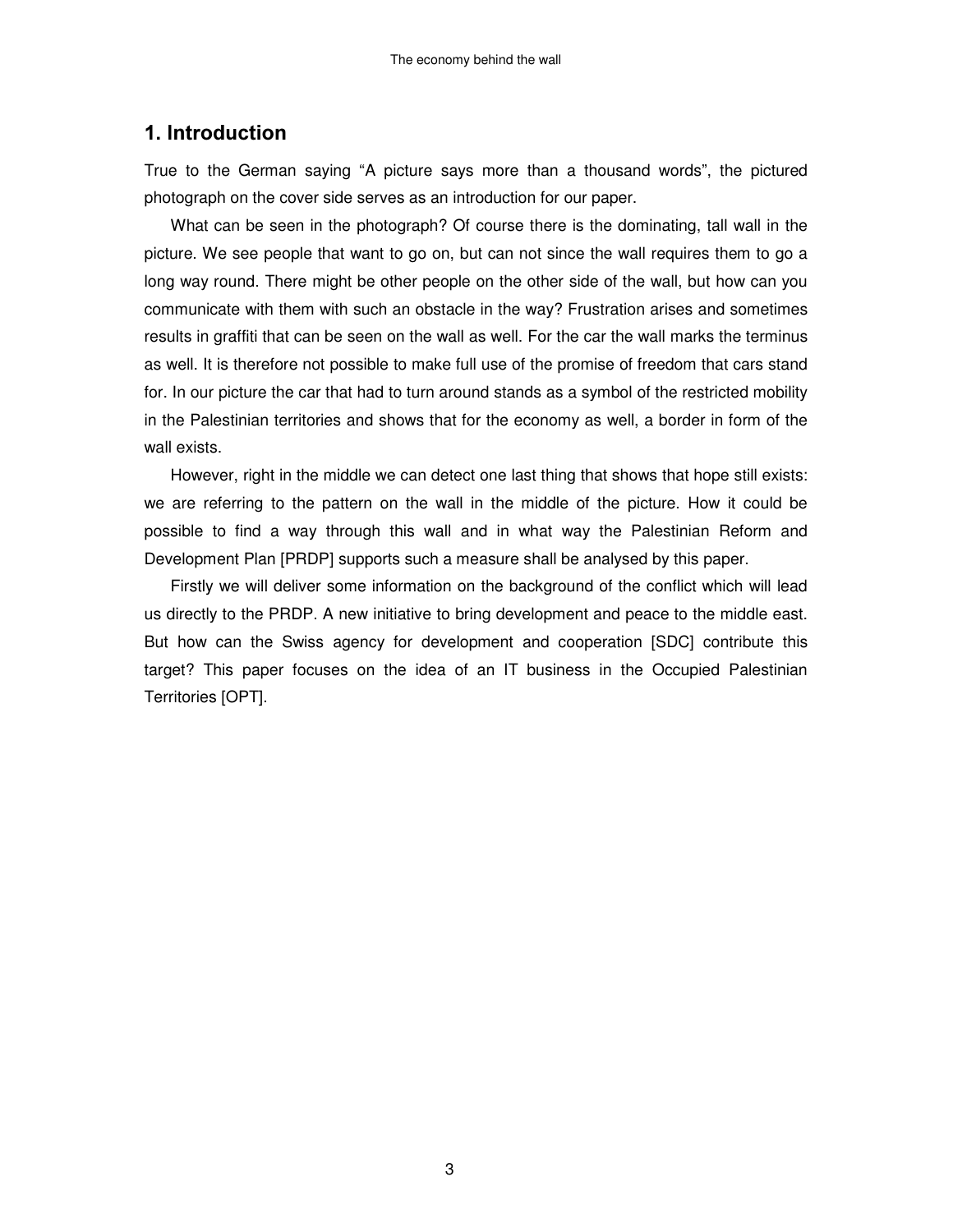## 2. Background

This chapter shall give a brief overview over the history of the conflict between the Palestine people and Israel, reveal particularly the current situation and introduce the PRDP. Furthermore it shall briefly go into details on the SDC and its activities, especially in the OPT.

#### 2.1 History and current situation

On March 3, 2008, just as we started writing this paper, there is the news about the missile attacks on Ashkelon.<sup>1</sup> Sadly though, news like this are heard on a regular basis and a lot of people started already ignoring them. This chapter tries to explain how the conflict started and assesses the current situation.

## 2.1.1 Developments before 1948

At around 1500 BC the area of historical Palestine was populated by shepherd from Arabia who founded a state with the capitol of Jerusalem. In the seventh century AC, Islamic Arabs conquered the area. Periods of Christian and Egyptian rule followed. From 1517 until 1917 the area was part of the Ottoman Empire.<sup>2</sup>

Before World War I, the politics of the hegemons Great Britain and France played an important role. Both parties exploited Arabs and Jews in their campaign against the Ottoman Empire. In the secret 'Sykes-Picot' agreement, these two countries agreed on the distribution of the area: France would get Syria and the Lebanon, Great Britain the area of contemporary Israel, West Bank, Gaza and Jordan. 3

In the 1917 Balfour Declaration the British granted the Jews support for their goal of establishing a national homestead. On the other hand, the British had promised to a patriarch of an influential Hashemite family the formation of an independent Arabic state on Palestine territory.<sup>4</sup> After the war, the British and the French, as important members of the newly formed 'League of Nations', were able to get 'mandates' over the territories that they had divided between themselves in the 'Sykes-Picot' accord. 5

## 2.1.2 The foundation of Israel

After World War II, the British requested that the newly founded United Nations [UN] should decide about the future of Palestine. In November 1947, the UN General Assembly decided to divide Palestine into a Jewish and an Arab state: "Independent Arab and Jewish States and the Special International Regime for the City of Jerusalem, [...], shall come into existence

 1 cp. Szpiro, 2008 2 cp. Jugova, Hanna & Agerer, 2004 3 cp. Krautkrämer, 2004, p. 3

<sup>4</sup> cp. Beinin & Hajjar

<sup>&</sup>lt;sup>5</sup> cp. Beinin & Hajjar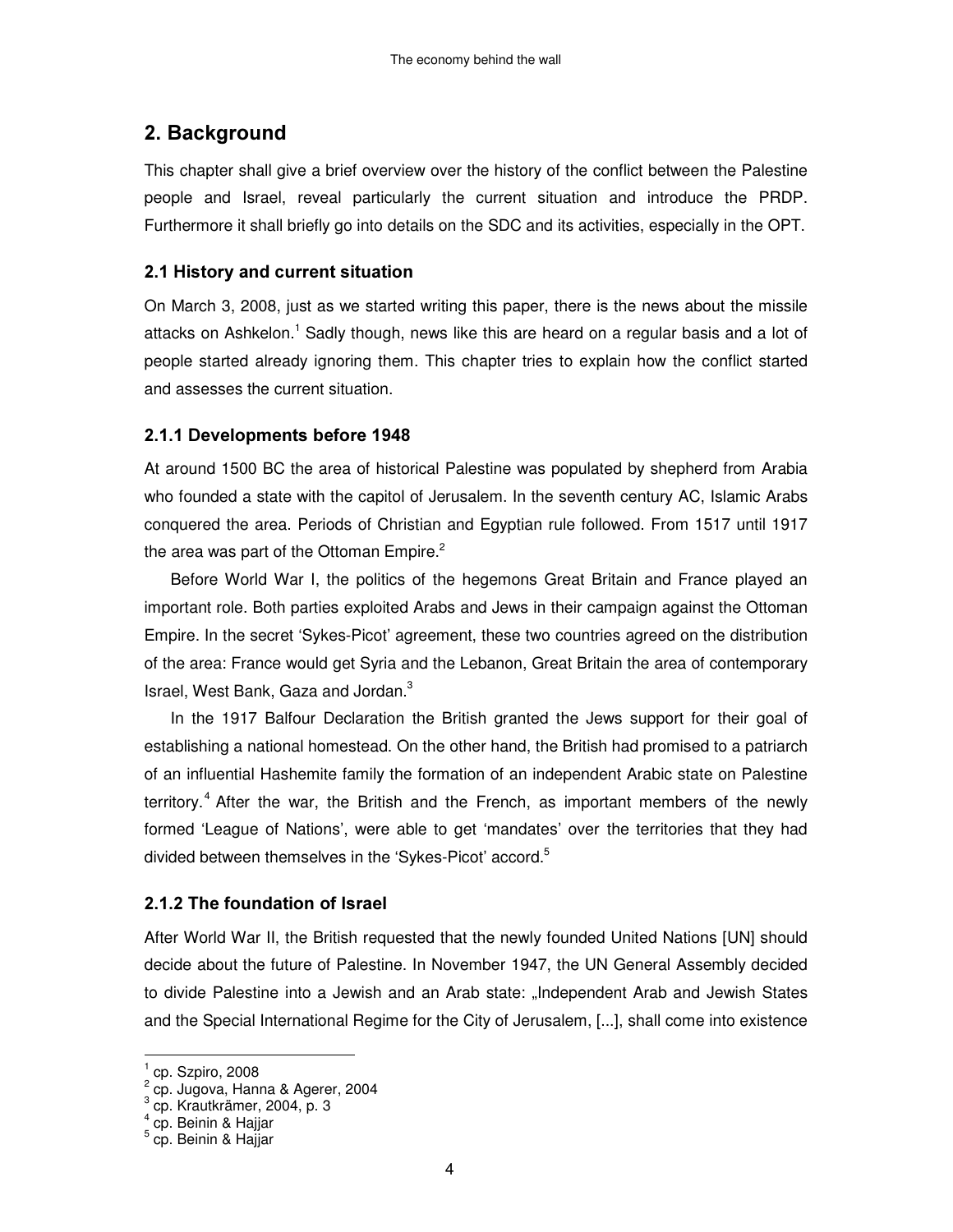in Palestine two months after the evacuation of the armed forces on the mandatory Power has been completed but in any case not longer than 1 October 1948." <sup>6</sup> The Jews accepted this resolution, but also seized territory beyond the defined boarders. During this process more than 600'000 Arabs were displaced.<sup>7</sup> On May 15, 1948, the state of Israel was proclaimed. The neighbouring Arab states of Egypt, Syria, Jordan and Iraq then fought the newly founded Israel. The fighting lasted until 1949 when it finally ended with armistice agreements.<sup>8</sup>

#### 2.1.3 Developments 1956 - 1982

In 1956 Egypt nationalized the Suez Canal. Israel allied with France and Great Britain and occupied Sinai Peninsula and the Gaza strip in October 1956. Due to pressure from the United States and Russia, Israel ordered back its troops. The Suez Canal was finally reopened for Israel.<sup>9</sup> These events became known as the Suez crisis.

In 1967 Egyptian troops marched into the Sinai Peninsula. This resulted in a pre-emptive attack from the Israelis on the air force bases of Egypt, Syria and Jordan. Aside from seriously beating its opponents, Israel captured the West Bank, the Gaza Strip, the Sinai Peninsula and the Golan Heights. It became obvious that Israel had become a dominant military power in the region. 10

Egypt and Syria were also the opponents in the October 1973 Yom Kippur War. The result of the war was Israel's partly withdrawal from the Sinai Peninsula and the Golan Heights but also a heavy increase in US military aid to Israel.<sup>11</sup>

In 1978 talks were held between Egypt and Israel at Camp David. The result was two agreements: a framework for peace between Egypt and Israel, and a general framework to resolve the Middle East crisis. The former of the two frameworks was a success and led to the signing of an Egyptian-Israeli peace treaty in 1979. The latter had no success.<sup>12</sup>

Since the beginning of the seventies Palestinian extremist groups were able to establish bases in the south of the Lebanon. From these bases attacks on Israel were planned and executed. When the ambassador of Israel in London was murdered in June 1982, Israel started attacks on Lebanon the following day.<sup>13</sup> These attacks became know as the Lebanon campaign.

 $\overline{\phantom{a}}$ 

<sup>10</sup> cp. Beinin & Hajjar<br><sup>11</sup> cp. Beinin & Hajjar

 $<sup>6</sup>$  United Nations</sup>

<sup>&</sup>lt;sup>7</sup> cp. Krautkrämer, 2004, p. 5<br><sup>8</sup> cp. Beinin & Hajjar<br><sup>9</sup> cp. Jugova, Hanna & Agerer, 2004

<sup>&</sup>lt;sup>12</sup> cp Beinin & Hajjar

<sup>&</sup>lt;sup>13</sup> cp. Jugova, Hanna & Agerer, 2004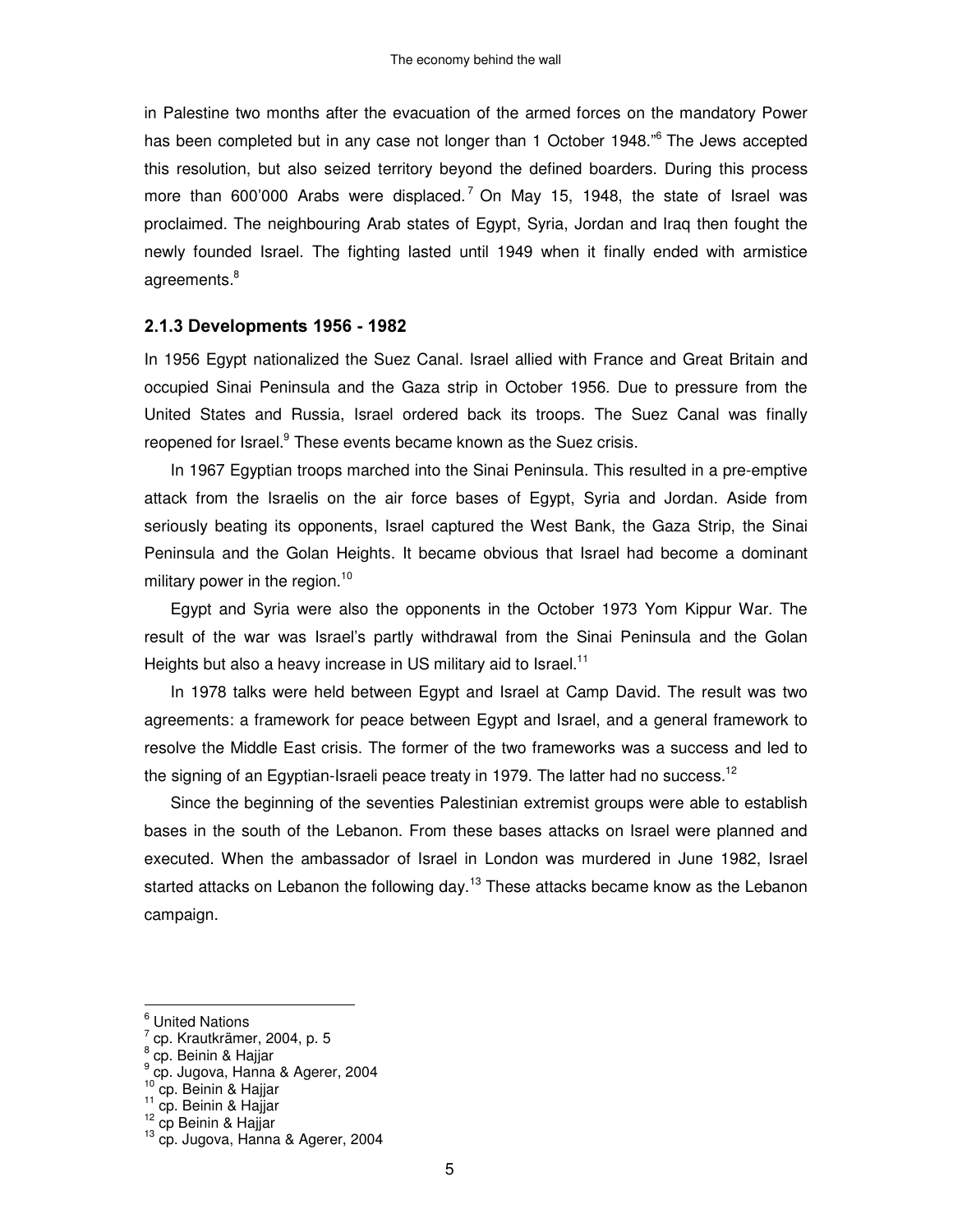#### 2.1.4 First Intifada - Camp David II

The growing number of Israeli settlements and the increasing control of the population in the occupied territories created a growing sense of frustration among Palestinians.<sup>14</sup> After a deadly crash between an Israeli military vehicle and a Palestinian civil car on the December 8, 1987 an uprising (= Intifada) of the Palestine people took place.<sup>15</sup> Images of young Palestinians throwing stones at heavily armed Israeli soldiers brought as much international attention to the occupied territories as never before.<sup>16</sup> Following a US-initiative, a multilateral conference was held in Madrid in October 1991 to find a solution. Follow-up seasons were held in Washington, but did not show much progress.<sup>17</sup>

In this situation of deadlocked negotiations, Israel decided to reverse its refusal to talk to the PLO (Palestine Liberation Organization). Secret negotiations were held in Oslo in 1991 that included the PLO on the table. The outcome was the Israel-PLO Declaration of Principles. The declaration based on mutual recognition of Israel and the PLO. Withdrawal of Israel from certain territories (including the Gaza Strip, Jericho, and some areas of the West Bank) during a five-year interim period was agreed upon.<sup>18</sup> With the recognition of the PLO as negotiating party, Palestinians in Gaza and Jericho began to establish the Palestinian authority [PA].<sup>19</sup>

In July 2000, further talks between Israelis and Palestinians were held at Camp David, $20$ but the parties failed to reach an accord.<sup>21</sup>

#### 2.1.5 The second Intifada

On September 28, 2000, after a visit of Ariel Sharon to the dome of the rock in Jerusalem, the second Intifada broke out.<sup>22</sup> This second Intifada showed new levels of violence and bloodshed to the region. Especially tragic were the series of suicide bombings. Israel answered with curfew and severe restrictions on the movement of persons and goods in the West Bank and Gaza Strip. These measures led to a worsening of the humanitarian situation and a heavy decline of the Palestinian economy.<sup>23</sup>

With the aim of tackling the suicide attacks, Israel started building a wall between the West Bank and Israeli territory in 2003. International protests could not deter Israel from this project.<sup>24</sup> Another wall had already been built in 1982 between the Gaza strip and Egypt.<sup>25</sup>

 14 cp. Krautkrämer, 2004, p. 8

<sup>15</sup> cp. Jugova, Hanna & Agerer, 2004

<sup>&</sup>lt;sup>16</sup> cp. Beinin & Hajjar<br><sup>17</sup> cp. Beinin & Hajjar

<sup>18</sup> cp. Beinin & Hajjar

<sup>19</sup> cp. Jugova, Hanna & Agerer, 2004

<sup>&</sup>lt;sup>20</sup> cp. Beinin & Hajjar<br><sup>21</sup> cp. Commission of the European Communities, 2004

<sup>22</sup> cp. Jugova, Hanna & Agerer, 2004

 $^{23}$  cp. Commission of the European Communities, 2004

<sup>&</sup>lt;sup>24</sup> cp. Szpiro, 2003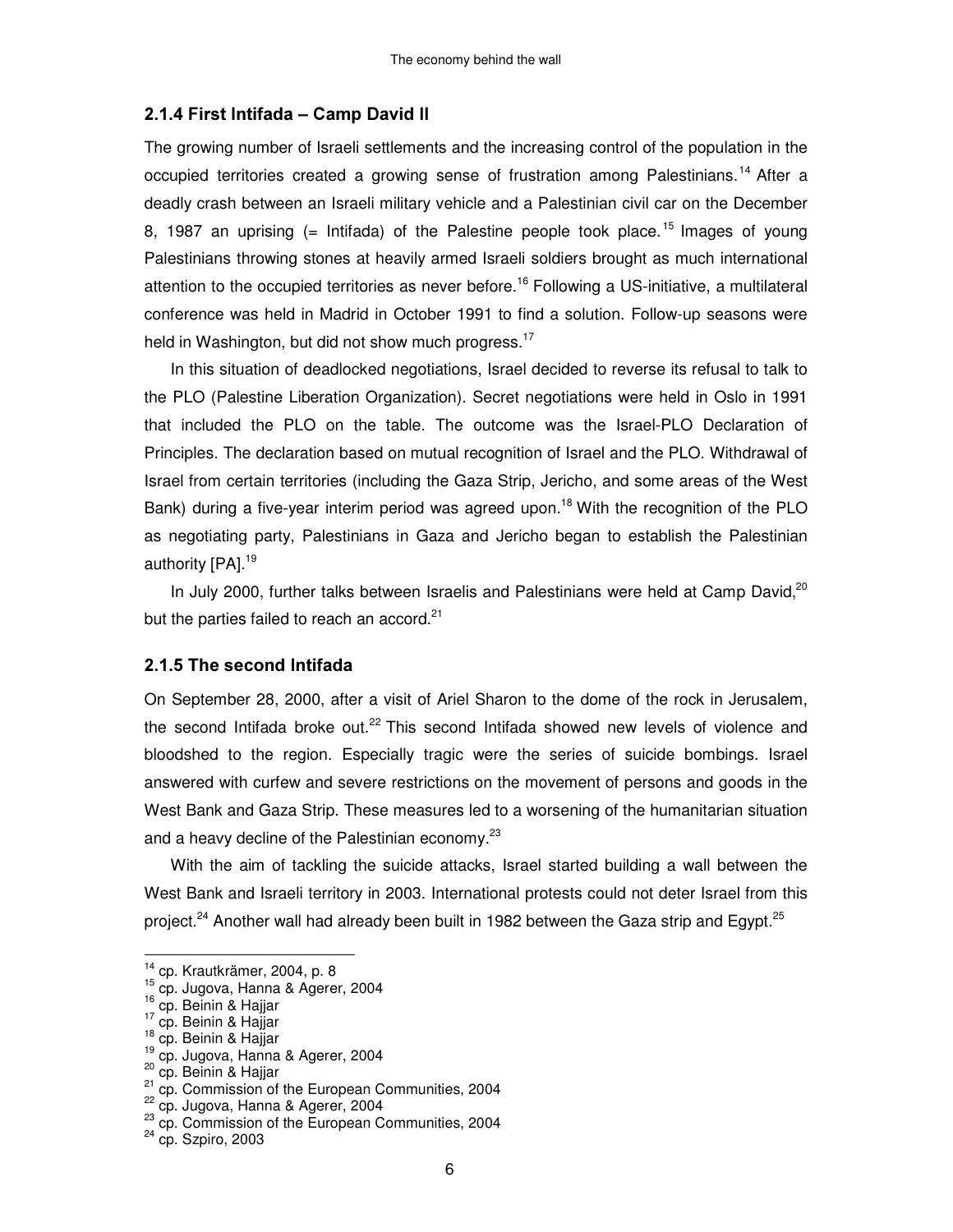Also in 2003, in April, the Quartet (consisting of UN, US, EU and Russia) published a roadmap that set out the necessary steps on the way to a solution of the conflict between Israeli and Palestinians. The goal was to establish an independent and democratic Palestinian state by 2005. This timeline was confirmed at the Aqaba Summit in June 2003.<sup>26</sup>

#### 2.1.6 Palestinian elections in 2006

On January 26, 2006 it was announced that the Islamic Hamas won the elections.<sup>27</sup> After the announcement of the results the previous Fatah government resigned. Hamas however asked Fatah to work together.<sup>28</sup> On April 22, 2006 it came to violent arguments between followers of Hamas and Fatah.<sup>29</sup>

After being shocked by this negative surprise, Israel asked the international donor community to quit the financial support to Palestine. The US, EU, Japan, Australia and Canada all officially consider Hamas a terrorist organisation. And since international law forbids the financial support of countries where a terrorist group has taken over government, these money flows had to stop. One has to consider the fact that the Palestinians receive more than \$ 1 billion annually from international donors. <sup>30</sup> Besides, Israel declared in March 2006 that it would hold back the revenues from taxes and customs collected for the PA. $^{31}$ Hence, cutting off these money flows hit Palestinians really hard. As a consequence, the Palestinian Parliament had to implement a contingency plan to pay its more than 140'000 employees at its first meeting.<sup>32</sup> This cut off from financial support was not only felt by government employees, it pushed the whole Palestinian economy into a serious depression.<sup>33</sup>

At the end of November 2007 a Middle East conference was held in Annapolis, in the United States. The result was a declaration of Israel and Palestine to engage in serious peace talks. Specifically, the goal was formulated to reach a peace agreement before the end of 2008. It was agreed that presidents Olmert and Abbas should meet biweekly to push negotiations forward. Besides it was decided that the US should monitor progress and act as arbiter.<sup>34</sup> This meant that recriminations would not work.<sup>35</sup> As often in the past, delicate details were avoided, one of them being the future status of Jerusalem.<sup>36</sup>

- <sup>29</sup> cp. Kocher, 2006 II
- $30$  cp. Reuters, 2006
- $31$  cp. Szpiro, 2006

33 cp. Aronson, 2006, p. 4

<sup>&</sup>lt;sup>25</sup> cp. Wenger, 2007

 $26$  cp. Commission of the European Communities, 2004

<sup>&</sup>lt;sup>27</sup> cp. Kocher, 2006 I

<sup>&</sup>lt;sup>28</sup> cp. Bergmann, 2006

<sup>&</sup>lt;sup>32</sup> cp. Associated Press

<sup>34</sup> cp. Rüesch, 2007

 $35$  cp. Szpiro, 2006

<sup>36</sup> cp. Rüesch, 2007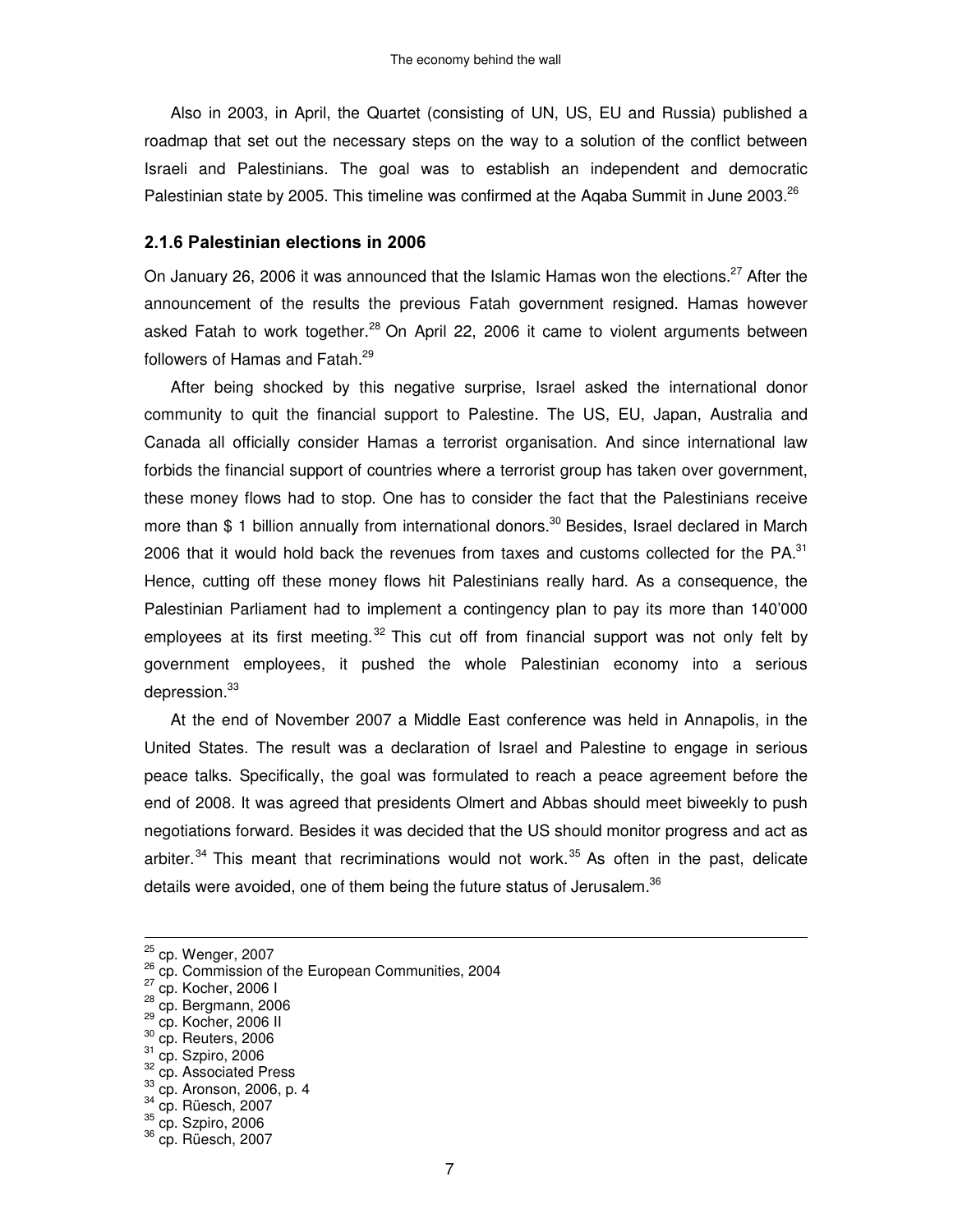#### **2.1.8 Current situation**

Ten thousands of Palestinians reached Rafah in Egypt on January 22, 2008, when passages were blown into the wall that separates Gaza and Egypt. Palestinians used this rare opportunity to shop groceries and to visit relatives. This was the first time that Palestinians were able to leave the Gaza Strip, after Israel had completely sealed off the area on January 17, 2008 in response to ever increasing missile attacks from Gaza.<sup>37</sup>

The current situation can be illustrated by looking at the implications of Israel's decision to stop fuel deliveries to Gaza on April 10, 2008. Dramatically reduced mobility resulted since most cars no longer drive. Since Israel had bombed the only powerhouse in Gaza two years ago, the generators could only be run with fuel. Hence under current circumstances a serious shortage of electricity availability resulted. Water distribution, waste disposal, sewage and irrigation are all affected as well. Take this and add an economy that almost completely collapsed since the borders were closed and the military attacks, one can hardly imagine how to survive under such conditions.<sup>38</sup>

If we assess the situation from an economic point of view, the restrictions on movement and trade are an important factor.<sup>39</sup> The bad state of the economy led to the consequence that – according to estimates – 75 percent of the households in Gaza and 56 percent in the West Bank are living in poverty.<sup>40</sup>

Regarding the financial situation of the Palestinian government, it can be noted that it is highly dependent on external aid. Especially since the exchange with Israeli economy was severely limited and the wall almost made movement between the West Bank and the Gaza strip impossible. Due to this reasons, the PA became more and more a mechanism to distribute aid and transfers. 41

As a conclusion from the current situation it becomes obvious that restricted mobility poses a severe problem, import and export is no real option for the Palestinian economy, the political landscape in Palestine is divided and probably most important: almost everything depends on Israel's will and politics.

## 2.2 Palestinian Reform and Development Plan (PRDP)

Just a few weeks after Israeli and Palestinian leaders met in Annapolis for the first serious peace talks in seven years, a donor conference took place in Paris on December 17, 2007. Whereas in Annapolis the political question was the centre of the discussion, the talks in Paris can be seen as a parallel initiative focusing on the question of supporting the

<sup>&</sup>lt;sup>37</sup> cp. Bergmann, 2008<br><sup>38</sup> cp. Wenger, 2008<br><sup>39</sup> cp. Laub, 2007

<sup>40</sup> cp. Laub, 2007

<sup>41</sup> cp. Aronson, 2006, p. 5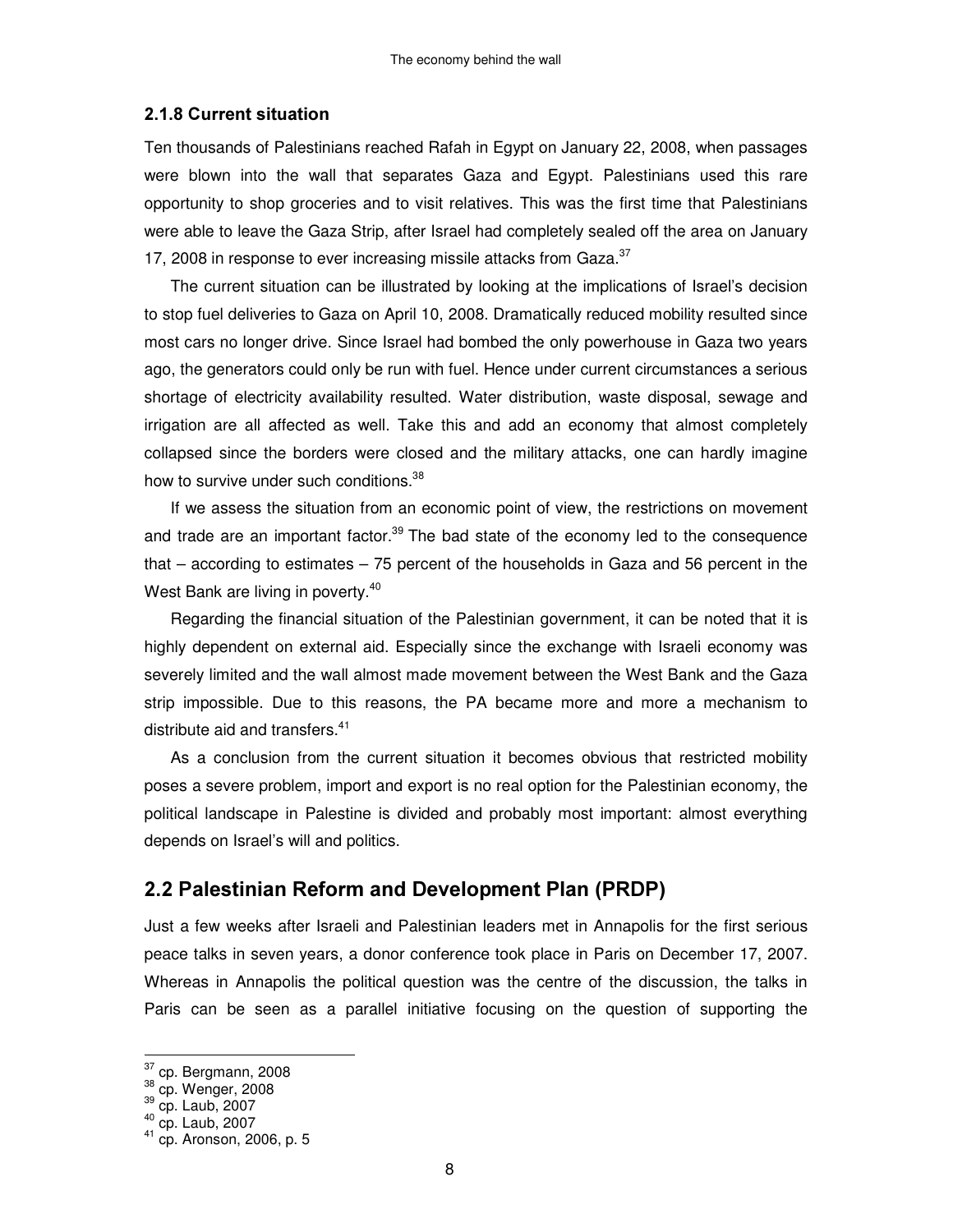Palestinian economy and strengthening of the administrative capacity of the PA.<sup>42</sup> For the talks in Paris, the PRDP for 2008-10 was developed and presented by the Palestinian Prime Minister Salam Fayyad.

The three-year plan aims to lay the foundations for a future Palestinian state and build its infrastructure and economy.<sup>43</sup> Financial sustainability is another aim.<sup>44</sup> To reach this goal, the plan asks the donors for \$5.6 billion to the PA over a period of three years. <sup>45</sup> The allocation of these resources looks as follows:

Two big blocks can be identified: \$3.9 billion for direct budgetary assistance and \$1.6 billion for "public investment". Budgetary assistance does for example include down payments on the PA's deficit. With the money from the second block, it is aimed to help development in the following four areas:

- governance
- social
- economic and private sector
- public infrastructure

## 2.2.1 The four areas of the PRDP $^{\sf 46}$

**Governance:** In this area, the World Bank will provide policy advice on the most important reforms that the PA has identified. Important topics are the costs of lending, necessary reforms of the pension system and a reform of the energy sector. The supported agencies are the Palestinian Monetary Authority regarding modernization of its payment system and the Ministry of Finance regarding public procurement.

The bad performance of the public sector needs to be addressed. Fiscal reforms play an important role in achieving this. Especially the huge payroll for public employment constitutes a big problem. But measures in this area are extremely delicate. One has always to consider that in Palestine, the salary of one person working for the PA is not just securing the livelihood of this person alone. Usually there are lot more relatives depending on this money as well. In the energy sector, an issue that needs to be addressed is the non-collection of public utility bills. This lack of enforcement cost the PA more than \$500 million in 2007.<sup>47</sup> Speaking of non-collection, taxes are another area where improvement is necessary.

For being able to enforce measures, a new and loyal security service is necessary. This has to be accompanied by improvements in the justice system.<sup>48</sup>

<sup>42&</sup>lt;br><sup>42</sup> cp. Integrated Regional Information Networks, 2007

<sup>43</sup> cp. Middle East Progress, 2008

<sup>44</sup> cp. Integrated Regional Information Networks, 2007 45 cp. Yaghi, 2008

<sup>46</sup> Unless otherwise noted, the following draws on PRDP, p. 20-22

 $^{47}_{12}$  cp. Yaghi, 2008

<sup>&</sup>lt;sup>48</sup> cp. Middle East Progress, 2008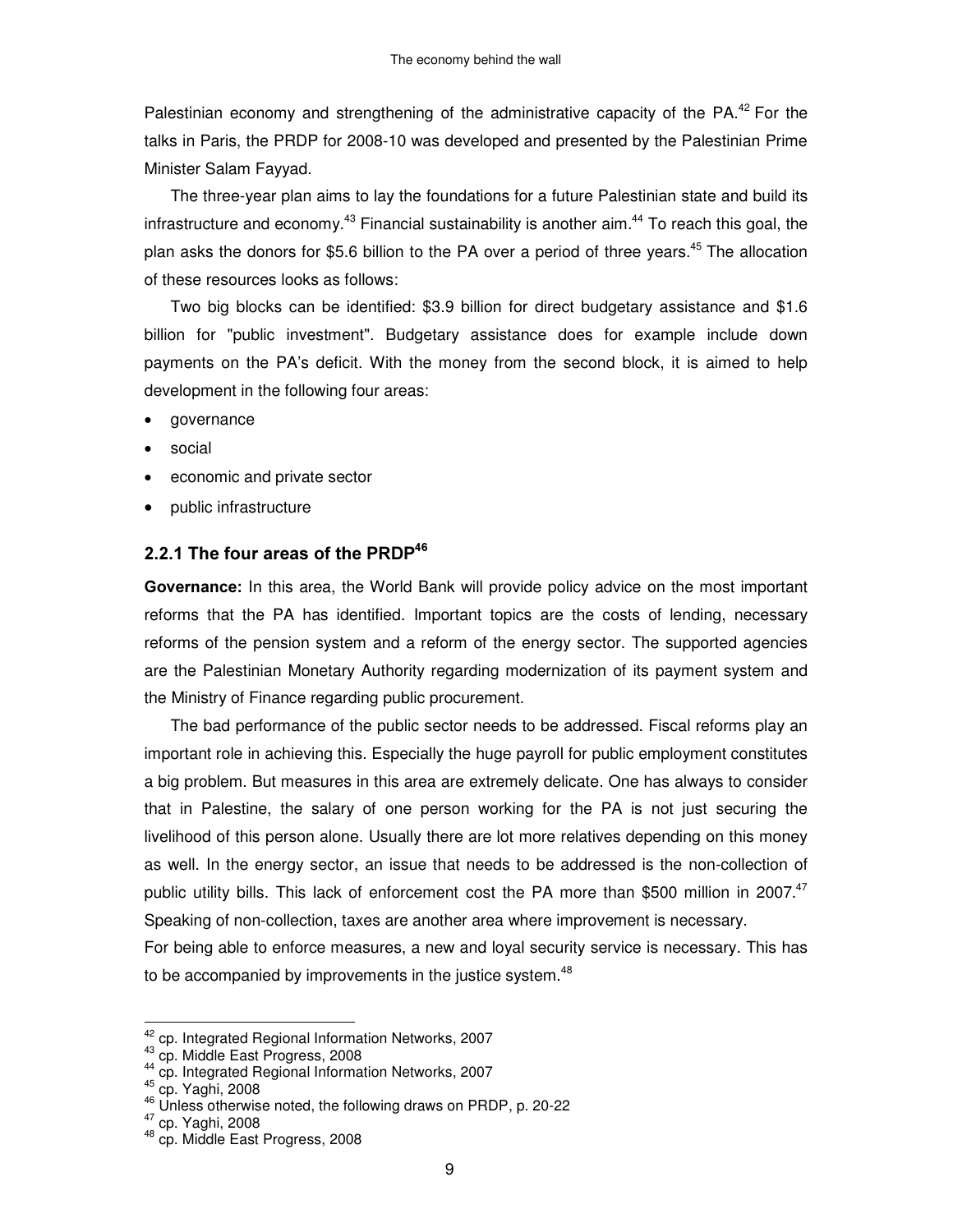**Social Development:** In this area, the measures aim at developing the capacities of the Palestinian people.<sup>49</sup> Some projects were already started, before the PRDP was established. The World Bank will continue to support these projects. As far as new projects go, the World Bank will provide money mainly for projects covering the following topics:

- Education & Higher Education
- Health and Social Affairs

An interesting project that the World Bank supports is the 'Social Safety Net Reform Project'. This project focuses on the poorest and tries to weaken the impacts from the crisis on these households. On the governmental side, it tries to improve the cash transfer programs of the ministry of social affairs.

Measures in this area also try to empower groups that are often neglected: women and youth empowerment should bring progress here. $^{\rm 50}$ 

**Economic and Private Sector Development:** In this area, the World Bank will provide support and policy advice to increase and improve economic activity.

The investments considered are the following ones:

- investment in an mobile phone operator
- Gaza offshore gas development
- investments into the mortgage sector
- trade finance facilities for banks

On the consulting side, the support for developing the legal and regulatory environment will play an important role on a governmental level. In the private sector, the World Bank will establish and fund an 'Enterprise Learning Fund'. The aim of this fund is to provide the local businesses with the necessary resources for improving their production, marketing and export potential.

Under circumstances of great uncertainty about the future (political) development, it is extremely difficult and highly risky to invest into the future development. To help overcome this hurdle, the World Bank established a guarantee fund to cover political risks.

**Public Infrastructure Development:** The focus in this area is placed on electric utility and water / wastewater.

Regarding electric utility management, a project is planned that rebuilds and expands the distribution network. Besides, technical assistance regarding improved operating efficiency is

<sup>&</sup>lt;u>.</u><br><sup>49</sup> cp. Middle East Progress, 2008<br><sup>50</sup> cp. Middle East Progress, 2008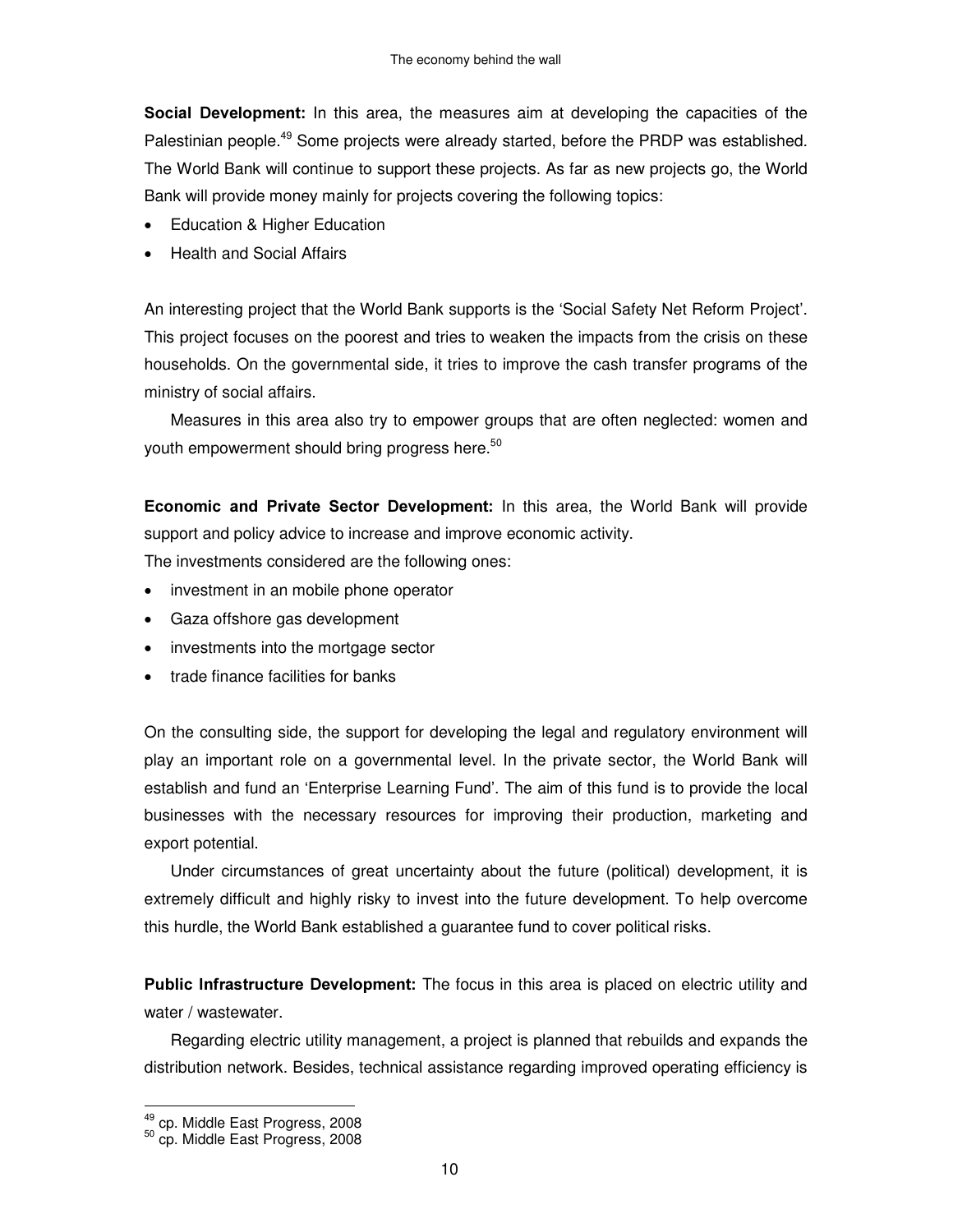provided. Important regarding water will be an emergency water project for the Gaza region. Providing adequate water and wastewater services are the aims of this project. Besides, the building of new roads has to be considered as well.<sup>51</sup>

#### 2.2.2 Reactions of the donors

The amount of \$5.6 billion that the PRDP asks for is no small sum. Let us therefore look at the reactions of the donors to the PRDP. The EU, the USA and Switzerland will be considered.

The EU is strongly committed to support the PRDP. $52$  To channel the resources, that already flowed into Palestine; the EU has introduced the PEGASE mechanism. PEGASE is aligned with the PRDP with regard to duration (2008-2010) as well as content.<sup>53</sup> As far as financial numbers go, the European Commission announced on March 25, 2008 that it will provide  $\epsilon$ 300 million to PEGASE and the United Nations Relief and Works Agency [UNRWA] to fulfil its promise from the donor conference in Paris. The distribution of this money looks as follows: the PEGASE mechanism receives  $E$ 229 million whereas UNRWA gets  $E$ 71 million.<sup>54</sup> Important to note about PEGASE is that it will also be open to international donors.<sup>55</sup> Regarding PEGASE is should be mentioned that the World Bank as well created a fund to help pool and transfer the money to the PA: the 'Palestinian Reform and Development Plan Trust Fund (PRDP-TF)'. Like PEGASE, the PRDP-TF is available for all donors who wish to provide financial support to the PA within the context of the PRDP.<sup>56</sup>

Let us now have a look another important player: the USA. According to Secretary of State C. Rice, the PRDP is "an ambitious but realistic plan to improve life for his [Prime Minister Fayyad's] fellow citizens, and to lay the foundations of a successful, responsible state. This is a good and responsible plan. It balances the immediate budgetary needs of the Palestinian Authority with the reforms and development assistance needed to build a future state, and expands economic opportunities for all Palestinians."<sup>57</sup> At the Paris donor conference the United States pledged \$555 million. This contribution however needs to be approved by the US Congress. The focus lays on projects aiming at the development and security sector reform efforts from the PRDP. Like the Europeans, the US continues to support the UNRWA. $^{58}$ 

 51 cp. Middle East Progress, 2008

<sup>52</sup> cp. European Union, 2008

<sup>53</sup> cp. European Union, 2008

<sup>&</sup>lt;sup>54</sup> cp. Commission of the European Communities, 2008<br><sup>55</sup> cp. Reuters, 2008

<sup>&</sup>lt;sup>56</sup> cp. World Bank

<sup>&</sup>lt;sup>57</sup> cp. U.S. Department of State, 2007

<sup>&</sup>lt;sup>58</sup> cp. U.S. Department of State, 2007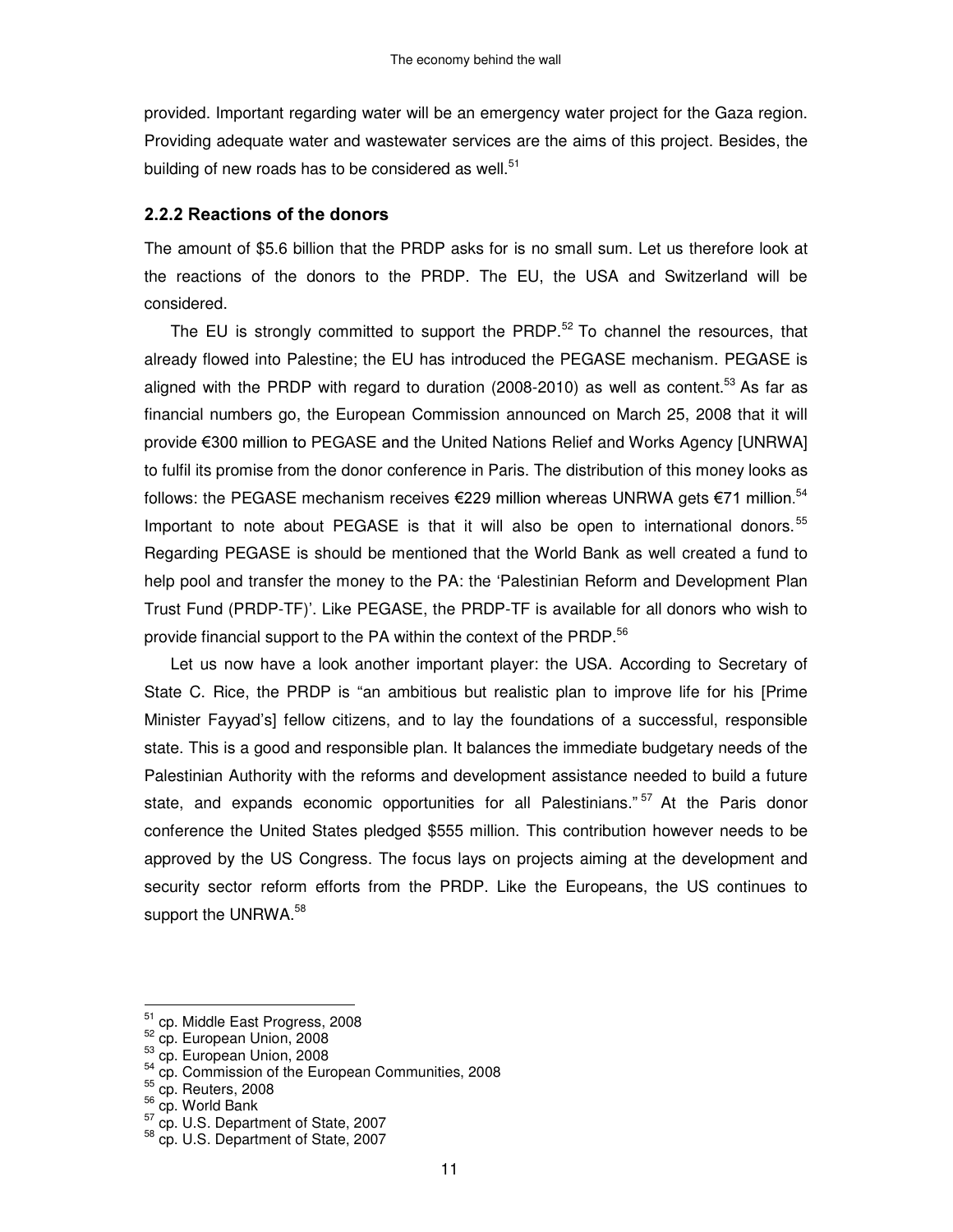Switzerland is supporting the PRDP as well and sees it as the right way to use the new drive from the Annapolis talks. DEZA sees the plan as ambitious, but also underlines that it delivers the necessary strategic framework.<sup>59</sup>

Finally, let us conclude with the International Monetary Fund's (IMF) assessment of the plan as "ambitious, but also achievable".<sup>60</sup> However, the IMF points out that for the plan to work, Israel must relax its restrictions on movement and trade in the Palestinian territories. Such restrictions, first imposed after the outbreak of the second Palestinian uprising in 2000, are seen as a major obstacle to economic recovery.<sup>61</sup>

#### 2.2.3 Current situation of the PRDP and outlook

A few months already passed since 17 December 2007, so let us have a look how things developed after the Paris donor conference and make a short outlook.

That reaching an agreement about the PRDP does not solve all the problems immediately, shows the following (certainly biased) press release: "Dr.'Abdullah has put the International Quartet Envoy in the atmospheres dominating the occupied Palestinian territories after Paris economic conference, assuring him the hectic Israeli endeavo[u]rs to undermine the state of enthusiasm, and signs of change carried by Paris economic conference and Anapolis, through hostile field procedures and the Israeli policy."<sup>62</sup>

And let us keep in mind the political division within the Palestine people. Fatah has resisted many aspects of Prime Minister Salam Fayyad's agenda and is not too happy about the cabinet's performance.<sup>63</sup>

The pledges made at the Paris donor conference are one thing. But as was mentioned above for the case of the USA, quite often the promised amounts have to be approved by political institutions, before they can finally be transferred to the PA / the World Bank. If we assess the situation of the PRDP by mid March 2008 from this financial point of view, things look not too good. The PA had by this date only received \$260 million out of the \$7.7 billion that were pledged during the Paris donor conference in December 2007.<sup>64</sup>

#### 2.3 SDC

#### 2.3.1 SDC's involvement in the OPT

SDC's presence in the OPT has a long tradition. In 1994, SDC established an office at the OPT in order to provide assistance in development and humanitarian issues on the ground. Since then, the SCD has been supporting diverse bi-lateral and multilateral activities with

<sup>&</sup>lt;u><sub>59</sub></u> cp. SDC, 2008 IV

<sup>&</sup>lt;sup>60</sup> cp. Laub, 2007<br><sup>61</sup> cp. Laub, 2007<br><sup>62</sup> cp. Palestinian National Authority Minister of Planning, 2008<br><sup>63</sup> sp. Yashi, 2008

 $63$  cp. Yaghi, 2008

<sup>64</sup> cp. Yaghi, 2008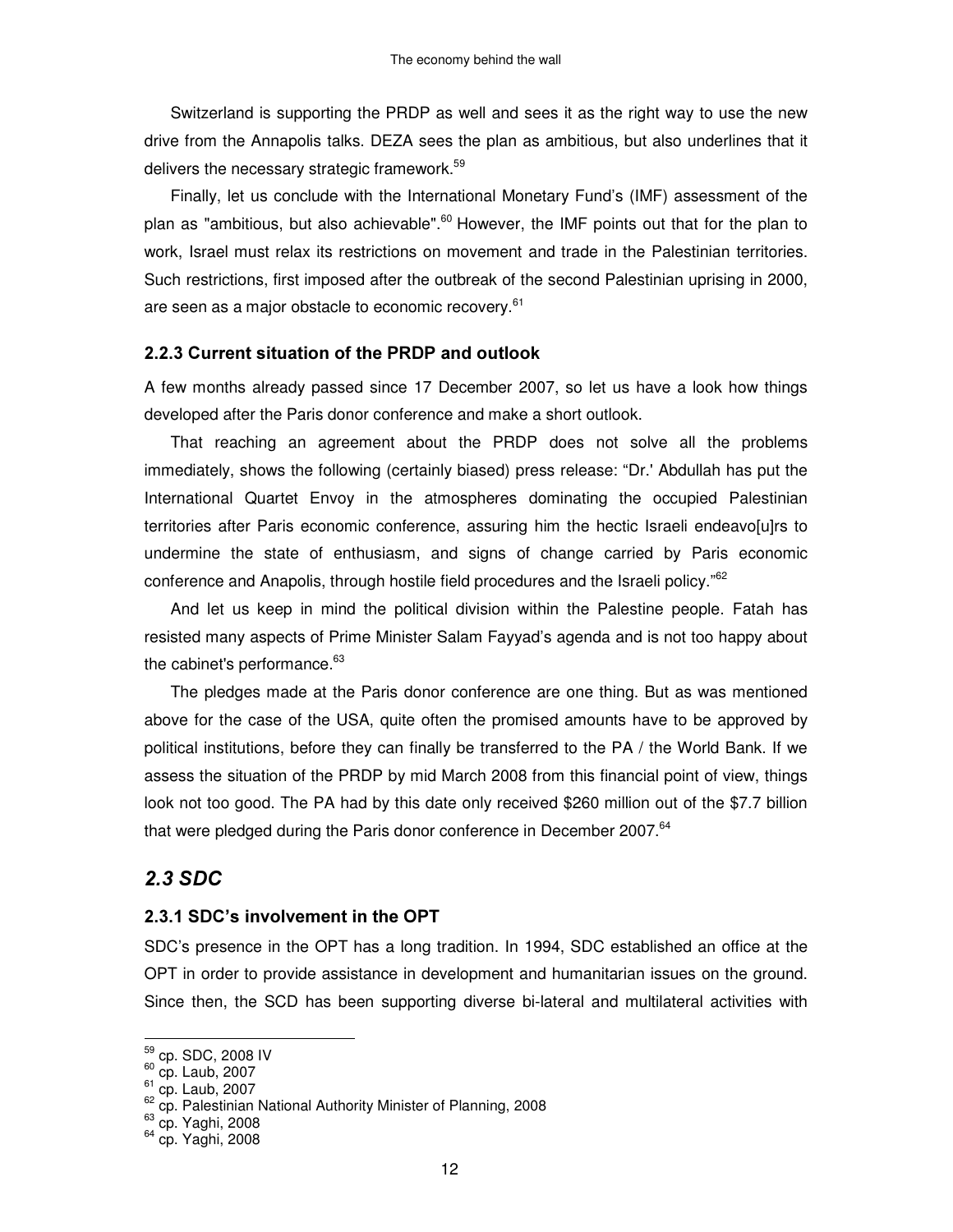governmental and non-governmental actors with annual average spending of 10 million CHF for development activities, and another 5 million CHF for humanitarian assistance<sup>65</sup>. In 2007, SDC's commitment for bilateral development cooperation mounted up to 15,33 million CHF. Humanitarian projects received 5,66 million CHF from the Swiss government<sup>66</sup>. Nevertheless, SDC is a small bilateral donor. Anyhow, by following a participative approach - that is working together with diverse donors such as UN agencies, the World Bank or other state agencies - SDC bothers to consort its commitments with their projects in order to maximize the leverage effects of its relief.

Given the distinction between development cooperation on the one hand, and humanitarian aid on the other, the three main operation fields of SDC are particularly poverty reduction, empowerment of disadvantaged groups and reduction of structural inequalities. The outbreak of the second Intifada in September 2000, however, forced the SDC to reconsider its development objectives, medium-term priorities of cooperation, as well as long-term guidelines in order to response flexibly to the instable and rapidly changing security and political environment<sup>67</sup>. As mentioned before, due to the increasing political instability (escalation of the conflict, internal Palestinian fighting between Hamas and Fatah, aggressive closure regime by Israel), the socio-economic situation in West Bank and Gaza is deteriorating continuously. Particularly the situation in Gaza is alarming, where a normal daily life is hindered by scarcities of essential facilities such as security, sanitation, electricity, fuel and even basic alimentation. The current closing of the boarders by the Israeli army has led to a severe depression of the economy in Gaza $^{68}.$ 

In order to improve the living conditions of the vulnerable Palestinian people, SDC has shifted its strategic orientation from opportunity based ad-hoc interventions towards a programme-based strategy, containing four main pillars: human rights/good governance, income generation/job creation, capacity building and humanitarian assistance.

According to the new approach, SDC devised the following objectives<sup>69</sup>:

- Enhance prospects for peace. For this purpose, SDC is trying to enhance the respect for human, economic, cultural and social rights, especially with regard to young people and women (networking and capacity building).
- Improving living conditions. Over 80 percent of the population of Gaza and 46 percent of the population of the West Bank respectively is living below the poverty line. Creation of job opportunities, particularly for young people, is therefore essential for a substantial

<sup>&</sup>lt;sup>65</sup> cp. SDC, 2006<br><sup>66</sup> cp. SDC, 2008 III<br><sup>67</sup> cp. SDC, 2006

<sup>68</sup> cp. Wenger, 2008

<sup>&</sup>lt;sup>69</sup> cp. SDC, 2006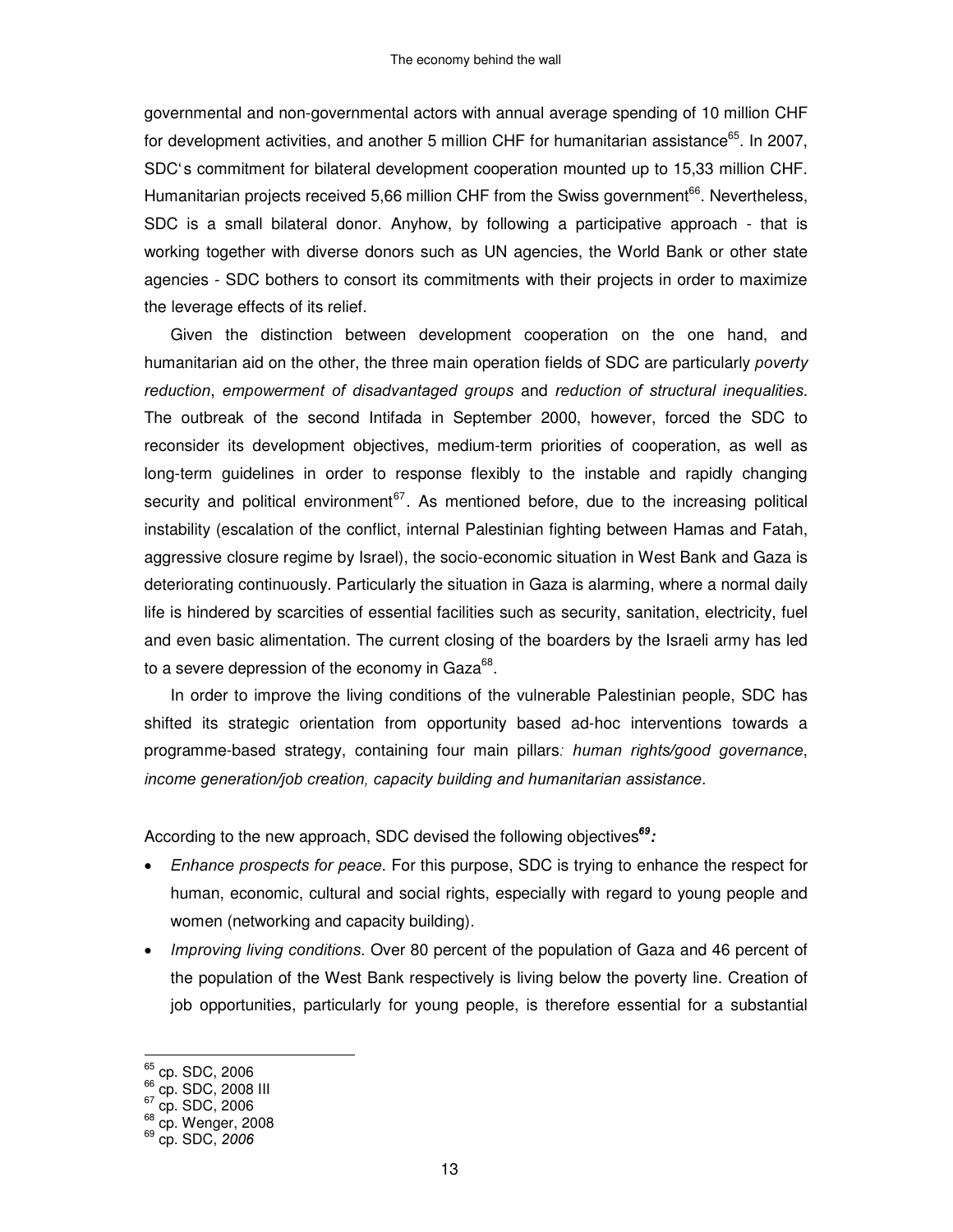economic development of the OTP<sup>70</sup>. Measures in this field are indispensable for the psycho-social well-being of the Palestinian people that have lost hope in any positive future development.

Promote viable and sustainable institutions. SDC will keep on working with Palestinian stakeholders with good performances in good governance, gender sensitivity and management support. By supporting them in their capacity building, board and stuff development, monitoring and controlling capacity, SDC aims to promote reliable Palestinian civil society organisations.

The collaboration with local Palestinian civil society organisations in terms of a multistakeholder approach is essential for the provision of cooperation assistance that is taking into account the needs of the local people. Furthermore, such cooperation is also important in order to enhance the local anchor of the project and its acceptance.

The adequacy of SDC strategic orientation and priority setting references to the PRDP that is also mentioning good governance, economic/private sector development and social development (e.g. empowering of traditionally neglected groups through women and youth empowering) among his action priorities. With regard to the PRDP, SDC states on its webpage: "Switzerland is committed to implement a cooperation program in line with the PRDP`s objectives, in partnership with the PA, civil society organizations and private operators. The priority lines of actions include governance and human rights, capacity building, reconciliation, job creation, small entrepreneur promotion and humanitarian aid in its relief and protection dimensions"<sup>71</sup>.

#### 2.3.1.1 Project landscape

As mentioned before, SDC is focusing on human rights/good good governance, employment/income generation, capacity building and humanitarian aid as its program priorities for the OPT. Setting objectives is indeed indispensable for a successful cooperation as well as humanitarian relief. Anyhow, transferring these goals into concrete projects with verifiable benefits in terms of improving living conditions for the local people is often a very difficult task, especially in an unstable political context as given in the OPT. A specific example of a tangible project in income generation/employment will be presented in order to demonstrate SDC`s course of action in the OPT.

#### Income Generation and capacity building: Olive oil project

<sup>&</sup>lt;sup>70</sup> cp. CIA, 2006-2008<br><sup>71</sup> SDC, 2008 IV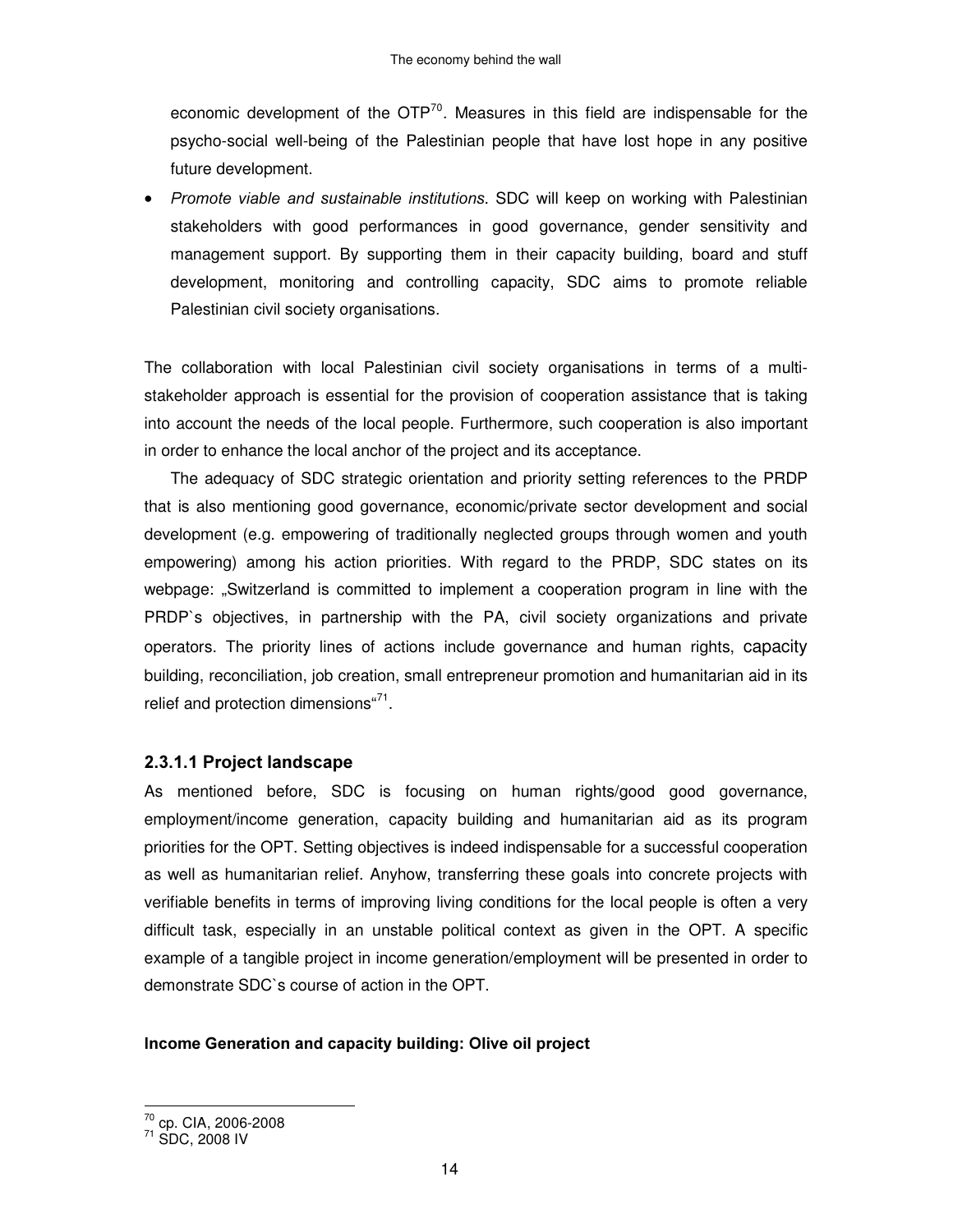An example for a SDC supported project in the field of income generation/employment is the joint venture between the Palestinian Farmer Union (PFU) and the Fair Trade Development Center (FTDC). SCD is granting the project with CHF 1'380'269<sup>72</sup>. Another donor is Oxfam GB. The project aims to back up Palestinian olive oil cooperative/producers. Olive trees are also called "trees of live" since they are the most important agricultural source of income of Palestinian farmers. Many Palestinian families have been producing olive oil for over 5000 years. Hence, olive oil is an integral part of the Palestinian economy. By helping farmers producing olive oil, SDC is making an important contribution to the Palestinian economy. Through training and coaching on the productivity level, farmers are being taught how to ameliorate their productivity skills and marketing competences<sup>73</sup>. By the creation of a marketing unit, farmers are getting the facility to identify the market potential and therefore profitable markets for their products<sup>74</sup>. Thus, farmers are able to achieve increased revenues for their high quality olive oil. Their living conditions are improving, while at the same time, the proper use of their land is ensured as well<sup>75</sup>. Safeguarding of Palestinian land is indispensable for an assured employment of Palestinian farmers. The Applied Research Institute Jerusalem estimates that over 500`000 olive trees have been destroyed by settlers as well as the Israeli Army since 2000<sup>76</sup>. The situation has even worsened since Israel has started with the construction of the according to international law illegal separation wall. Regarding the traditional anchor of the olive oil production in the Palestinian society, it is expected that the project outcome will also indirectly have economic effects on the Palestinian population and economy as a whole<sup>77</sup>. The project has started running in February 2008, with a time schedule until  $2010^{78}$ . Thus, it is too early for making predictions concerning its future success. In the past, Palestine olive oil has been known as a high quality olive oil, even in comparison with similar products from known olive oil exporters such as Italy and Greece. Furthermore, Palestinian olive oil has been produced under fair trade conditions, which makes it even more attractive to western consumers looking increasingly for fair trade products. Therefore, regarding the high quality of the product, Palestinian olive oil has the potential to find its way into the global selling market. Unfortunately, Israel is restricting its exportation.

Summing up, all the mentioned difficulties and obstacles that Palestinian people are confronted with make clear how much these people are relying on help from outside. SDC has demonstrated that even with a relatively small budget, sustainable improvements of

- 
- <sup>76</sup> cp. Zaytoun

 $\frac{72}{10}$  cp. SDC, 2008 II

<sup>&</sup>lt;sup>73</sup> cp. SDC, 2008 II<br><sup>74</sup> cp. SDC, 2008 II<br><sup>75</sup> cp. SDC, 2008 II

<sup>&</sup>lt;sup>77</sup> cp. SDC, 2008 II<br><sup>78</sup> cp. SDC, 2008 II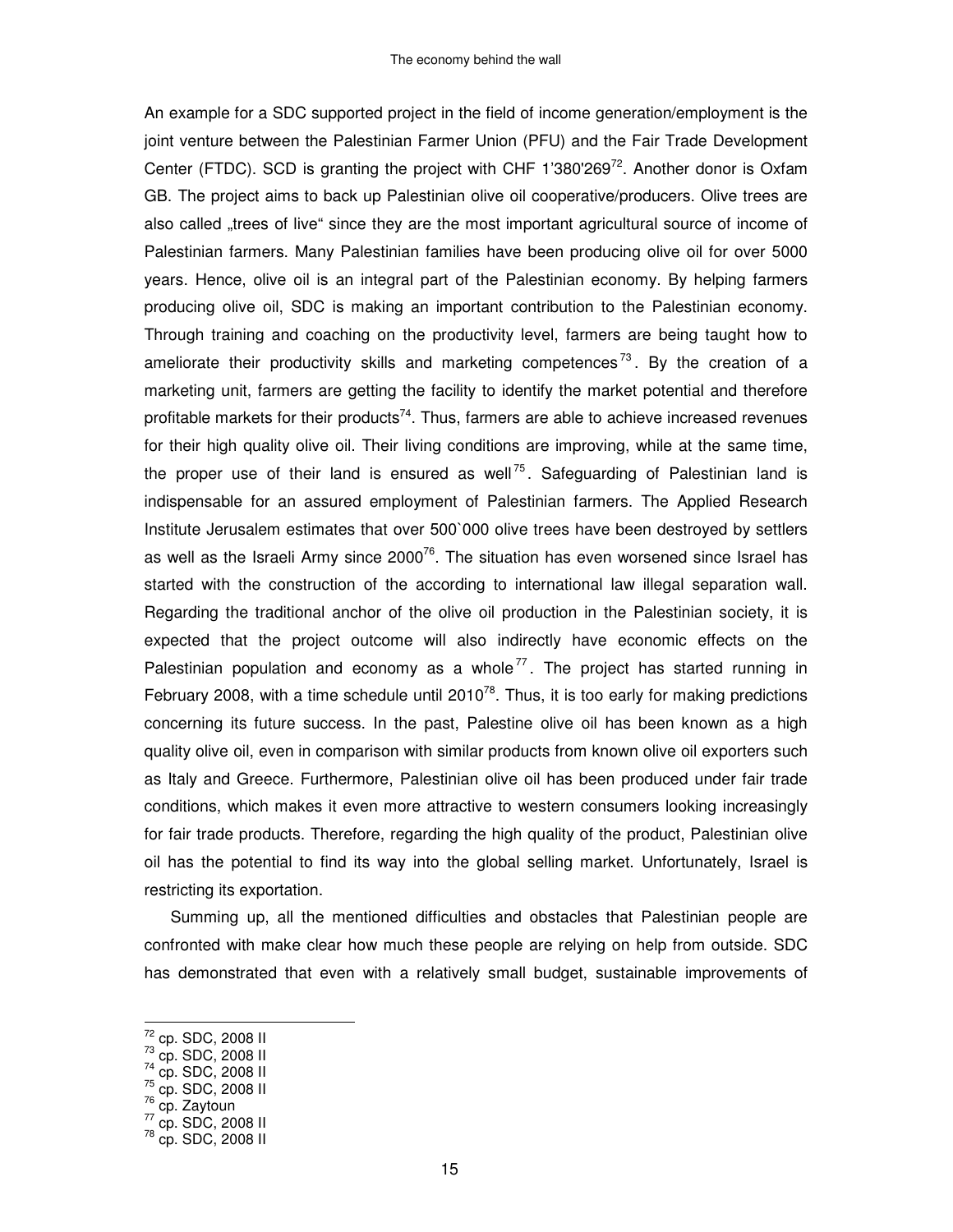living conditions can be secured by means of well considered projects such as the olive oil programme.

#### 2.3.1.2 Strengths and weaknesses of SDC

Due to its long presence in the OPT, SDC was able to build up connections to Palestinian as well as non-Palestinian partners (UNRWA and like-minded donors, namely Denmark, Norway, the Netherlands and Sweden) on the political as well as civil society level. Consequently, SDC can meanwhile resort to a broad viable network of partners. In the West Bank, SDC is maintaining good ties to the PA. Having good connections to Palestinian leaders ensures political acceptance. Political acceptance in turn is inalienable for an effective and sustainable provision of cooperation and humanitarian assistance. In Gaza, however, contacts with the ruling Hamas are almost non-existent. The implementation of projects is therefore much more difficult to arrange. But not only is having SDC good relations to Palestinian politicians, SDC is also enjoying the confidence of the Palestinian people. Politicians are often considered corrupt and not trustworthy. Too close relationships to the political area might lead to refusal on the part of the population. That in turn can lead to a breakdown of a project.

Due to its project-based approach SDC has achieved to operate to a large extent independently from the PA, so that it was able to assure a good reputation of providing effective and sustainable relief among the Palestinian civil society<sup>79</sup>. The fact that SDC is enjoying a good reputation internationally is also contributing to a high credibility and acceptance of SDC and its work in the OPT.

Another strength of SDC is its long lasting experience in public/private partnerships. Once again, thanks to its good reputation, SDC has often played the role as mediator between different parts of society. By doing so, SDC was able to create synergies between the public and the private sector and thereby contributed to capacity building $^{80}$ .

Despite its qualities and many successful project implementations, SDC has to overcome difficulties and obstacles as well. As mentioned above, SDC belongs to the group of small bilateral donors. Consequently, SDC is forced to operate in a relatively narrow financial framework. As a result of the comparatively small budget (15 Million per annum for cooperation development and humanitarian aid respectively), SDC's projects are limited in time and scope<sup>81</sup>. Besides the financial limitations, what compromises the effectiveness and sustainability of SDC's relief even more is the political and economical instability of the local

<sup>&</sup>lt;sup>79</sup> Interview with Peter Leuenberger, head of the NGO Assiociation Switzerland-Palestine; March 30, 2008.

An example for a public/private partnership might be cooperation between public research centres such as universities and the private sector.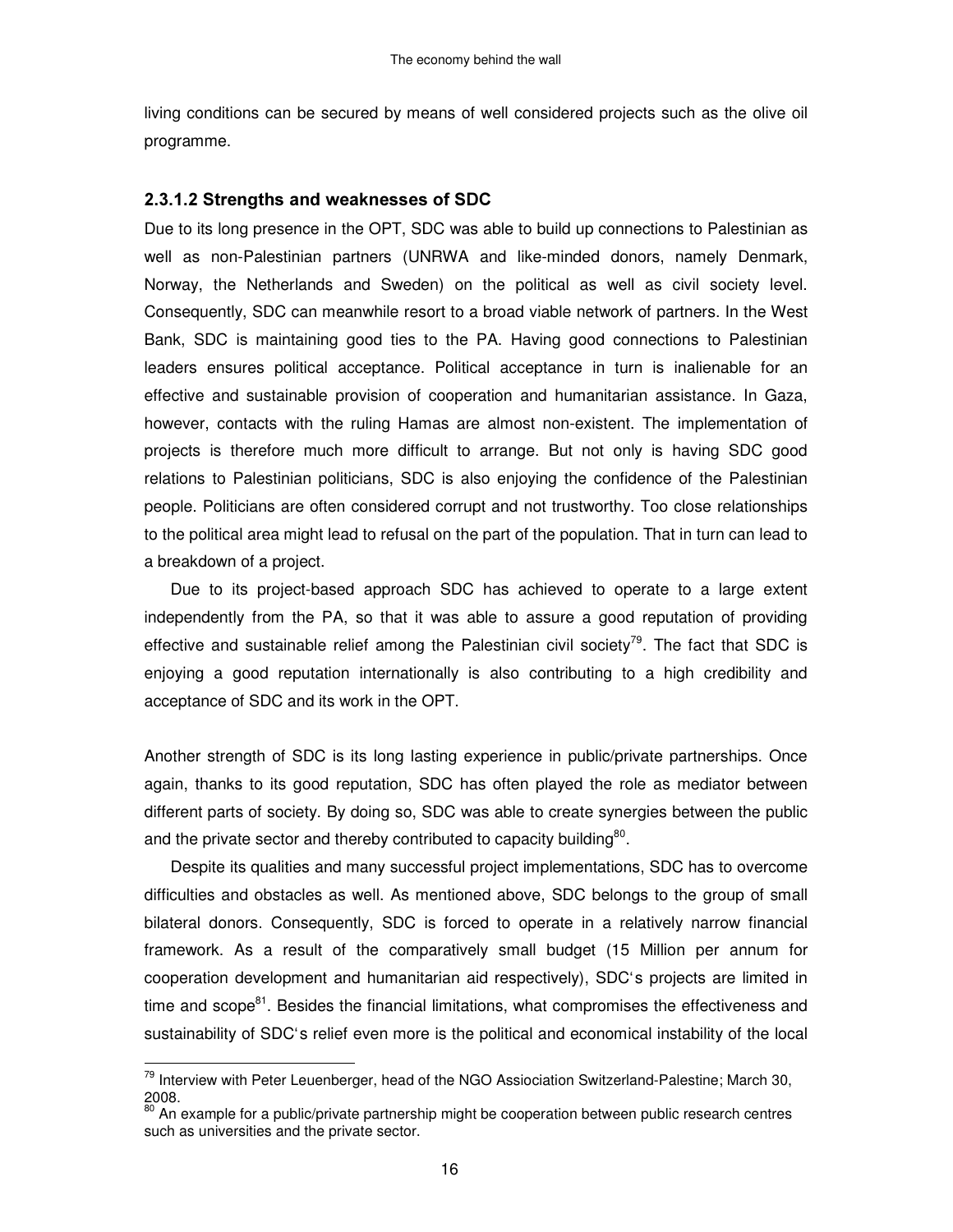context. The lack of essential facilities due to Israel's closure regime, concerns of a new breakout of internal Palestinian conflict et cetera were fed. All this uncertainties are endangering the realisation and continuation of cooperation and humanitarian assistance.

<sup>&</sup>lt;sup>81</sup> See also 2.3.1 SDC involvement in the OPT (Occupied Palestinian Territory).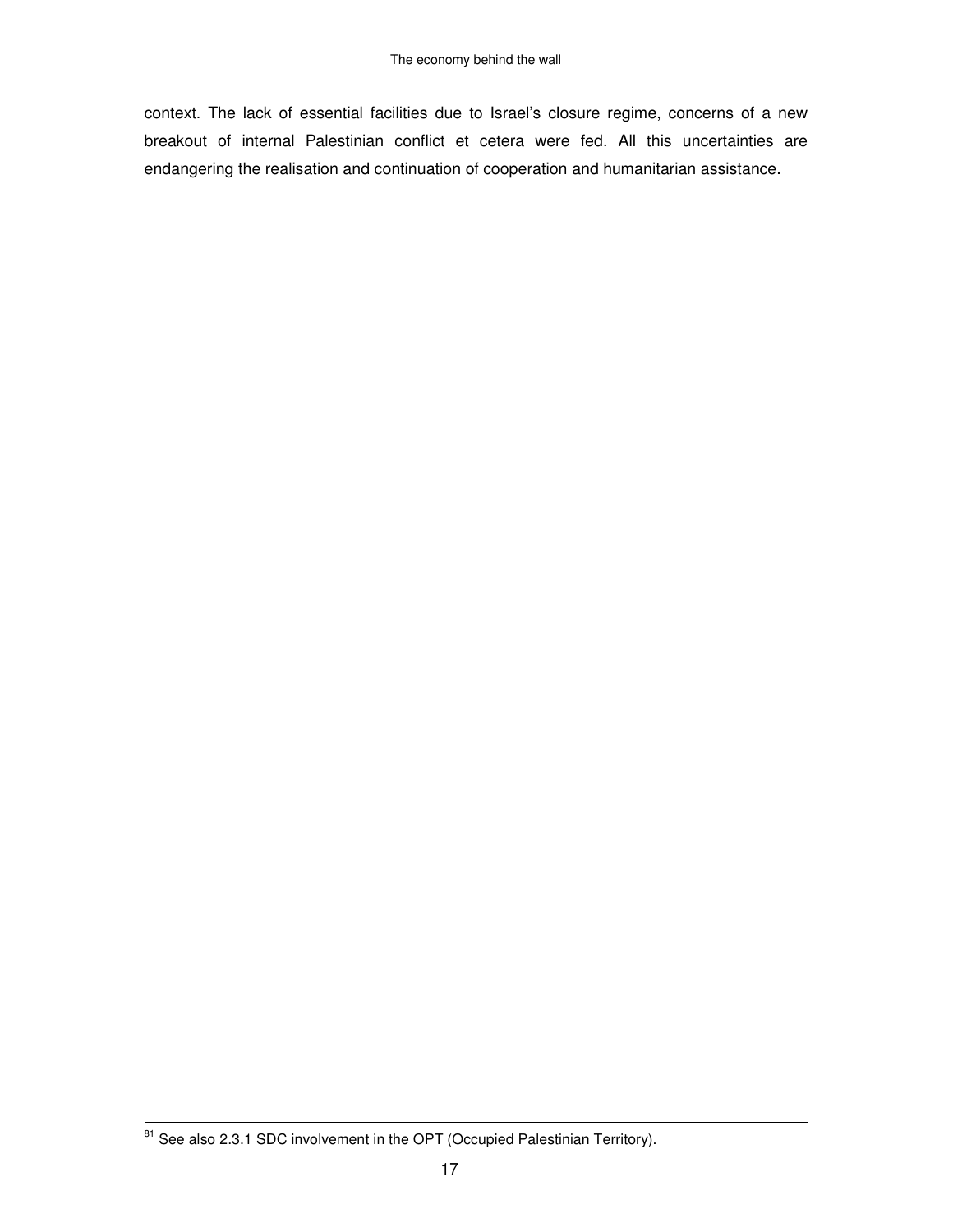## 3. Project proposal

This chapter shall reveal the idea of the project and assess its feasibility. Therefore it discuss critical points and identify success factors. Furthermore it shall point out the benefits, which the project is supposed to generate.

## 3.1 Project idea

The explanations in the previous paragraphs have revealed the situation in the OPT and pointed at the challenges Palestinians face up to in their daily life. The wall and the checkpoints restrict mobility to a minimum and therefore hamper enormously activities of any kind.

In such a situation, the Internet provides a promising possibility. It is capable of breaking through the wall virtually and liberating Palestinians from their isolation. Although Internet is "only" a virtual world, it provides Palestinians with the possibility to communicate with the rest of the world. This has a very strong symbolic value and positive psychological effect on the Palestinian society. Beside of the possibility of communication, Internet also provides the opportunity to make business within and outside the OPT. There are different Palestine firms that already provide Internet based services and offer them on a global market. The most prominent examples in this context are translation companies - such as Arabia Translations. <sup>82</sup> The existence of such Internet based business shows that there are possibilities to do business even in such a hostile business environment as in the OPT. Our project proposal will tie with such facts.

The core idea of the project is to establish Palestine context management firms that support websites respectively their owners. The idea is not that such Palestine context management firms develop context management system in form of own computer programs or system, but to support websites and to update their contexts within existing systems<sup>83</sup>. There are mainly two kinds of services that could be offered. First, there is the service of the conception of new websites. This includes consultation, the design of consumer oriented and optimal structure of, and the creation of websites, as well as the populating of websites with supplied content. Second, possible offered services could then provide the support of such new designed or existing websites. This includes the regularly update with supplied contexts (such as text, photos, news), mailing of e-news letters etc. There may be also the potential to

extings<br>Bell For further examples, see http://www.translatorscafe.com, http://www.proz.com/arabic-to-arabictranslation-services among others.

 $83$  There are a lot of such context management systems available on the web. Although there are lot of profit oriented providers, there are also a lot of good share ware systems that are for free – such as Typo3, Joomla etc.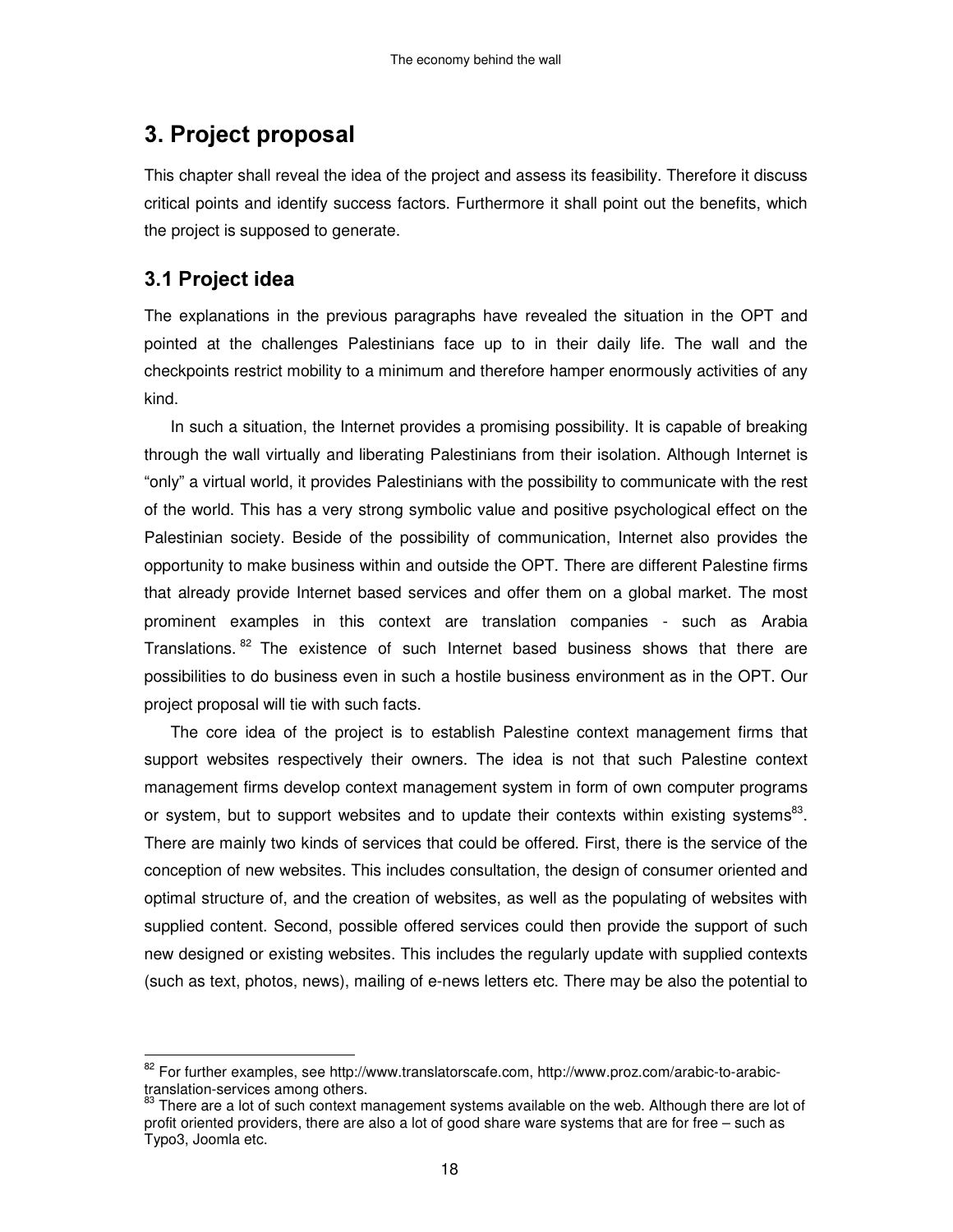offer related services, such as editing (photos, graphics, videos, flash motions). This may be especially interesting when such additional services are bundled with the basic two services.

## **3.2 Requirements**

## 3.2.1 Market potential

In order to assess if such a project may be sustainable; it is crucial to look at the market potential. As pointed out before, the Internet is not bound to physical restrictions or national boundaries. Therefore the project theoretically competes in a worldwide market.<sup>84</sup> It seems clear that such a project is not capable of competing among the big players of the world market because the project has first to build capacities and competitive services. Therefore it is more promising to identify the special opportunities for such a project.

The Palestinian territories are among the areas with the highest density of NGOs. Most of these NGOs use and run websites in order to communicate their concerns and missions, and inform about the situation and the NGO activities.<sup>85</sup> Usually, these websites are created and supported in the country of origin of the particular NGO. Hence, the websites of these NGOs provide a primary market for the project. There are no arguments for NGO's to not switch to the project<sup>86</sup>. On the contrary, it may be hard to argue to not rely on the services offered by the project, since they are engaged in the Palestinian territories with the mission to improve the desperate situation of Palestinians.

It is hard to have an exact number of the amount NGOs operating in Palestine. The Palestinian Academic Society for the Study of International Affairs (PASSIA) estimates the number of NGO's in Palestine from 700 to 1500. The Directory of Development Organization (DDO) listed about 250 NGOs for the development sector only. In face of the catastrophic situation in Palestine and the dependency on international Aid it can be expected that the number of NGOs operating in Palestine is more in the range of 1500 then of 700.

 $\overline{a}$  $84$  Although there is a worldwide market in the absence of physical restriction, this worldwide market is indeed segmented due to other restrictions, such as language, culture, physical closeness to customers etc. Another dimension is the product itself. The offered services by the project, based on standard share ware context management systems, can not offer very complex homepages and individual solutions – such as integrated and automated-shops e.g. This may not meet requirements of modern business companies, but it can satisfy the needs of less demanding customers, which only want to offer product basic applications such as the simple presentation of information, contact data, company news etc on their websites.

<sup>85</sup> An indicator might be the percentage of NGO's that have access to the Internet. About 95% of the NGOs listed in the Directory of Development Organization include website URLs, email addresses, or both (Directory of Development Organization, 2008). It is clear, that such a survey is not representative, but it gives an impression of the relatively good access of NGOs, which operate in the Palestinian territories, to the Internet.

<sup>&</sup>lt;sup>86</sup> It is clear that the professionalism and reliability of the service offered by the project have to meet certain standards, which are comparable with the services offered in the countries of origin of the NGO.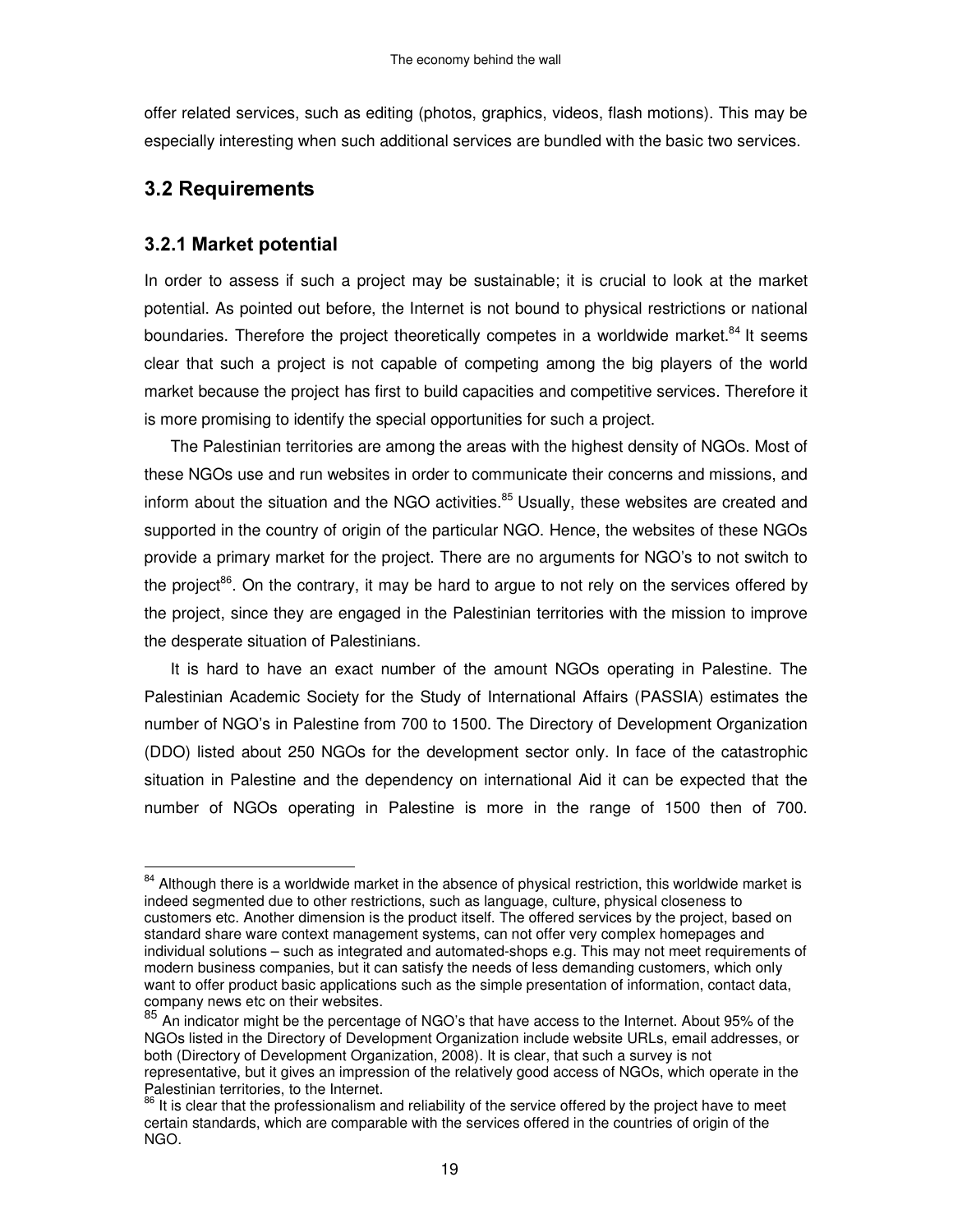Another opportunity may be the Palestine business in general.<sup>87</sup> It seems clear that under the current situation is little demand for the services of the project because of the limited possibility of business activities in the Palestinian territories. However, it may be possible to cooperate with the existing and performing Internet based service industry. On the one hand, such an Internet based service industry relies on their Internet presentation and communication in order to reach their customers, especially the international segment. Hence these are needs, which the project is supposed to meet. On the other hand, there might be the possibility to bundle services. For example, it may be possible to bundle translation services with context management services for bi- or even multilingual websites (e.g. Arabic-English), and vice versa. Another important industry is the Palestinian media. Due to the characteristic of media, there is a fundamental need for reliable and good information system, which definitively includes websites. There is a relatively ample spectrum of Palestinian media. The ministry of information of Palestine gives a good overview and shows that there are several newspapers, radio and TV stations.<sup>88</sup> However, the demand may rise someday in the future, when export restrains become less restrictive. Then businesses in general, but especially export oriented producers like the olive oil, citrus, flowers and textiles exporters<sup>89</sup> may need websites in order to reach customers, especially international consumers.

Another promising segment might be the Palestine Diaspora [PD]. Their relationship and tie to the their homelands may led some PD business to rely on Internet services offered by the project. The may be more motivated to support economic activity (help to self-help) then just spend money on aid.<sup>90</sup>

Further the PA and other governmental institutions may be a segment for the project.<sup>91</sup> The PA and other governmental institutions have a strong need to communicate with their citizens and other stakeholders. In face of the restrictions of physical mobility and the political schism between the Gaza strip and the West Bank, Internet based communication seems especially important. However, this segment is very difficult to work with. On the one hand, it is directly involved in the conflict and therefore might expose the project to the danger of becoming involved (in form of communication facilitator). On the other hand, PA and state

 $\overline{a}$ 

 $^{87}$  A survey on the endowment of small business companies in Turkey has shown, that in 2006 87% of small business companies were enabled with computers (Observatory for the Greek Information Society, 2006). The figure for Palestine is surely smaller, but it shows a relatively good computer endowment of small business firms.<br><sup>88</sup> There is a relatively ample spectrum of media. Please consult he ministry of information of

Palestine for more information, http://www.minfo.ps/english/links\_index.asp.

<sup>&</sup>lt;sup>89</sup> According to the CIA Factbook (2008) citrus, flowers, textiles are among the main export Palestinian industries.<br><sup>90</sup> Please find more detailed information on the Palestinian diaspora under point 3.5

<sup>&</sup>quot;Stakeholderanalysis".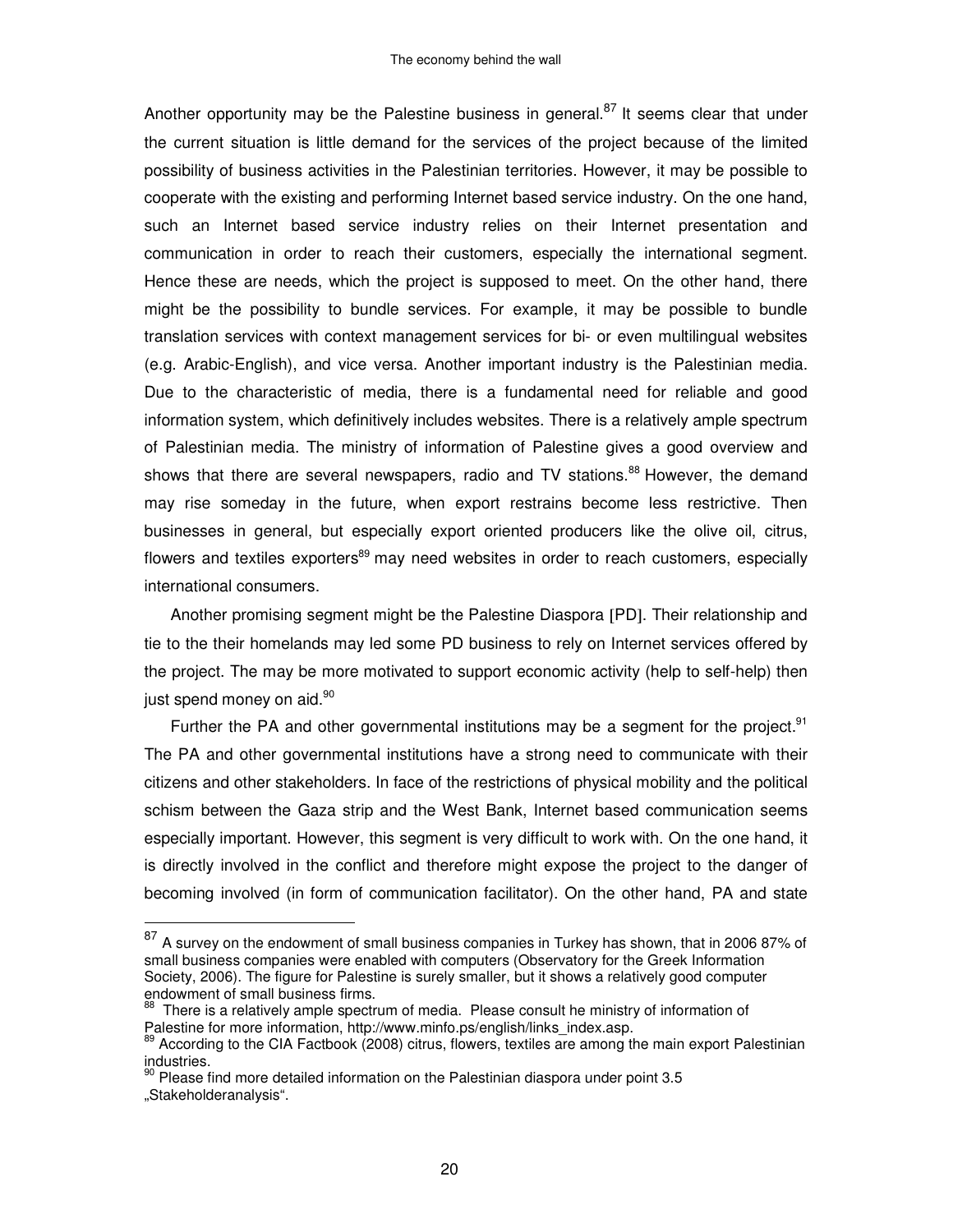like institutions already have and run websites.<sup>92</sup> This reflects the risk and problem of crowding out current suppliers of such services by the project within the PA and the other segments. The crucial question is if organizations themselves design and/or support their websites, if Palestinian companies or international companies do so. The first two would be an undesired crowding-out. They may be justified under the criteria of efficiency, which is supposed to be higher within a specialized supplier such as the proposed project then in internal units of organisations. Hence, this may crowd out work places in theses affected organisations. On the other hand, the crowding-out of foreign based, international companies would shift labour (in form of work places) and resources (in form of salaries) from the foreign to the Palestinian occupied territories.

#### 3.2.2 Cost and Financing

The costs of the project are very hard to estimate in such a difficult environment as the Palestinian territories represent. Therefore this section will not discuss cost structure quantitatively, but try to reveal it qualitatively.

The costs relating to the core activity of the project are labour costs, costs for software and hardware and infrastructure costs. Latter consists of costs for Internet, rent, administration etc. As pointed out in the section on the project idea (point 3.1), there is a lot of open source based software for context management available. Examples of such software are Joomla, Axinom or Typo3.<sup>93</sup> Although such software, which is used for the core activity of the project, is for free, there is other software that is needed - as operating system for the computer<sup>94</sup>, Adobe application programs (Acrobat Professional, Adobe Photoshop etc) and others. Hence, the cost for software should be rather low. The cost on hardware components is relatively clear. They depend very much on the stations needed. In order to generate the greatest impact and spill-overs on Palestine economy/society (multiplier effect) it is key to rely on domestic suppliers. Labour costs also depend mainly on the jobs created by the project. Costs for infrastructure consist of rent, Internet, electricity etc. Further costs accrue due to related service, such as administration, coordination between the project partners, consultancy services among others. Hence, the costs of the project depend very much on the number of employees because the potentially highest costs – salaries and hardware costs – are directly linked to the number of employees.

 $\overline{a}$ 

<sup>&</sup>lt;sup>91</sup> Although the Hamas represents a lot of state like institutions, it would be impossible to provide services for them because of its role in the conflict and its relationship to other key stakeholders of the conflict, such as Israel, the international community and the PA.

 $92$  The following websites is an example and provides links for further examples:

http://www.gksoft.com/govt/en/pal.html

<sup>&</sup>lt;sup>93</sup> See the following websites for examples: http://www.typo3.com/, http://www.joomla.de/, and http://www.axinom.de/de\_axinom\_home.AxCMS?ActiveID=1002.

 $94$  The standard operating system software such as MS Windows are to be paid. However, there is also an open source software alternative, Linux.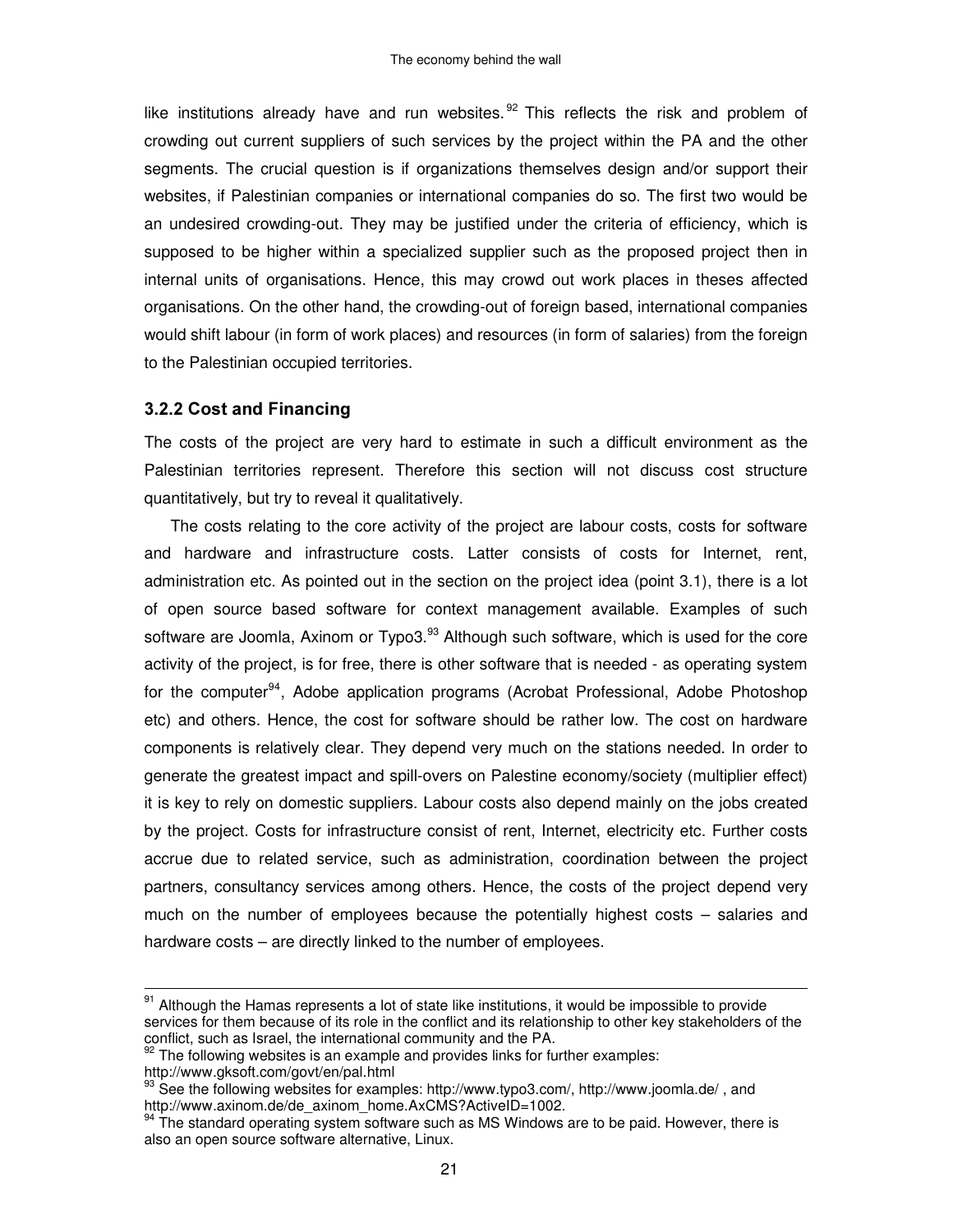There are several possibilities how such a project could be financed. In face of the limited resources of the DEZA and its tradition to run projects multilaterally, the most promising manner would be the multilateral way. Therefore the DEZA, as initiator and conductor of the project would have to find financiers in the international community, among governments, international organizations and NGOs. However, it is crucial for the sustainability of the project that local ownership is assured.

## 3.3 Project phases

After having assessed the preconditions of this e-business-project, we are able to turn to the planning of the project-process. As we focused in the two previous chapters more on strategic pre-questions, we will turn now in the following two sections to a more operational point of view. For this purpose we will slightly broaden the perspective from contentmanagement/web-design services to the IT-business in general as the development of the IT-sector is a requirement for the development of a content management industry in Palestine.

Furthermore it will beneficial to take up in the following two chapters a SDC-centred position, as this working paper is directed to the SDC. An analysis of other stakeholders will then follow in chapter 3.5.

The project shall be divided into three distinctive phases: Start-up, implementation, controlling (cp. Figure 1). Such a broad division into three steps might appear as arbitrary. The underlying thought of this structure however was to propose in this paper a rough planning and to leave a more detailed design to the experts on the field.



Annotation Personal remarks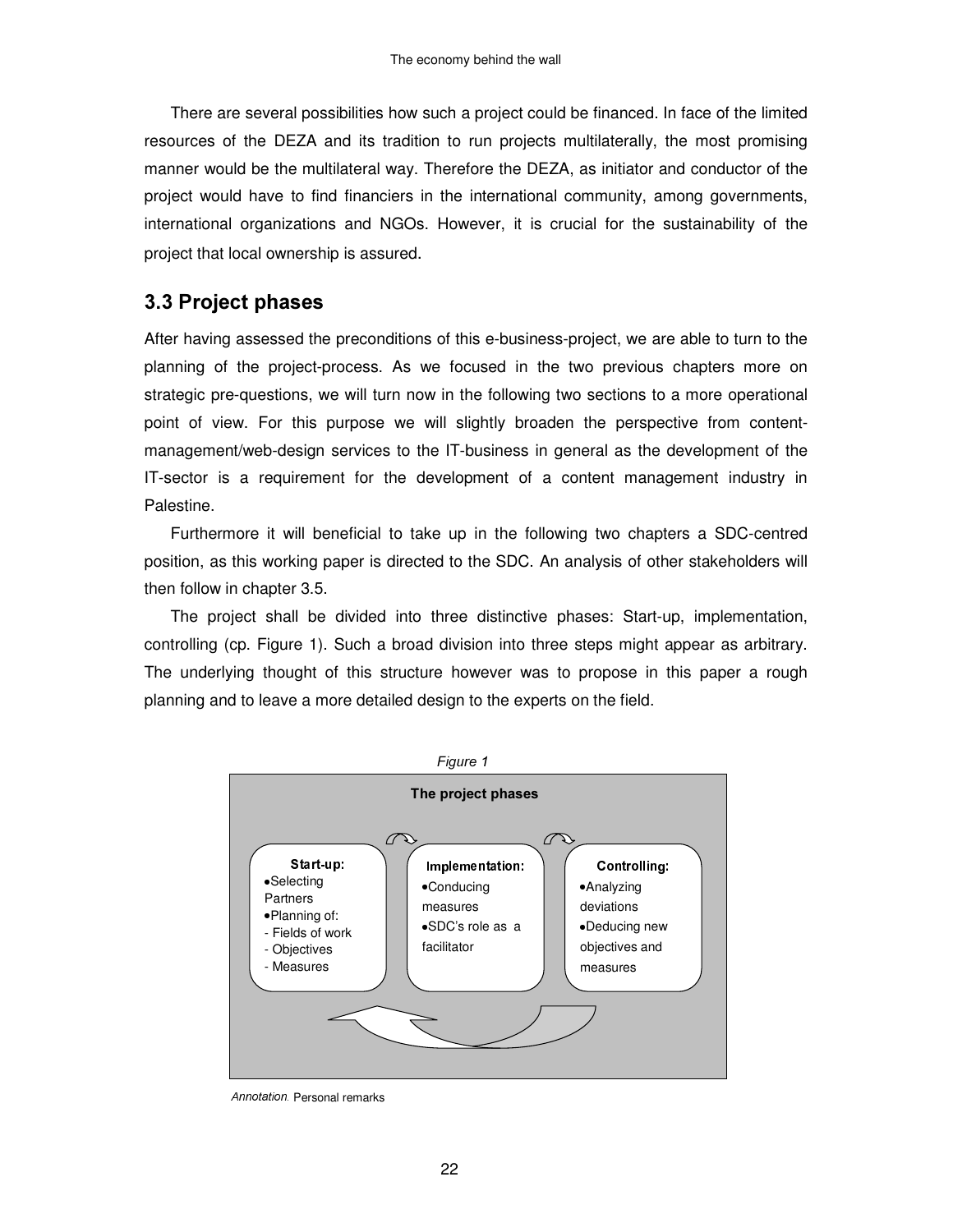#### Start-up

In order to achieve local acceptance and to gain access to specific know-how, it will be useful to look for project partners. These partners can be chosen by means of predefined criteria such as reputation or suitability and preferably stem from different social areas, as this project is construed to promote economic but also social development.

Partners will participate as long as they have an incentive to, by expecting for instance certain business opportunities or a non-monetary, interest-based advantage. Defining deductively together with the partners the fields of work, the objectives and the concrete procedures of the project is therefore meant to ensure a win-win-situation for the affected population of Palestine, the SDC and the remaining partners.

Example 1: The Palestinian society disposes of a relatively well preserved educational sector.<sup>95</sup> Palestinians use to be in general inquisitive and a lot of people with accordant connections have been studying abroad. In economic theory, education forms furthermore part as a central element of development.<sup>96</sup> Key partners could be therefore found in educational institutions, such as schools or universities. The definition of goals and measures rests intersubjectively on the partners. Nonetheless the installation of new IT majors or programs in universities can be regarded as a possible operative objective to promote development in the IT sector.

Example 2: The Palestinian telecommunication sector has primarily been served by the monopolist Paltel. Competition has mainly grown from Israeli telecommunication companies, illegally operating on Palestinian territories and holding for instance at least up to 20% of the Palestinian mobile communication market.<sup>97</sup> Granting and promoting expanded access to the Palestinian telecommunication market for Palestinian but also for Israeli and other foreign companies in exchange for new investments in the Palestinian IT infrastructure could provide a possible strategy to bring more competition and investments to this sector, even if such plan strongly depends on the favourableness of the Palestinian National Authority.

Example 3: Approximately half of the Palestinian population ( $\sim$  5 million) lives outside of the Palestinian territories, mainly in one of the neighbouring countries, but also in a

<sup>&</sup>lt;sup>95</sup> Interview with Peter Leuenberger, head of the NGO Assiociation Switzerland-Palestine; March 30, 2008.

<sup>&</sup>lt;sup>96</sup> Todaro & Smith, 2006, p. 363-421

<sup>&</sup>lt;sup>97</sup> Worldbank, 2008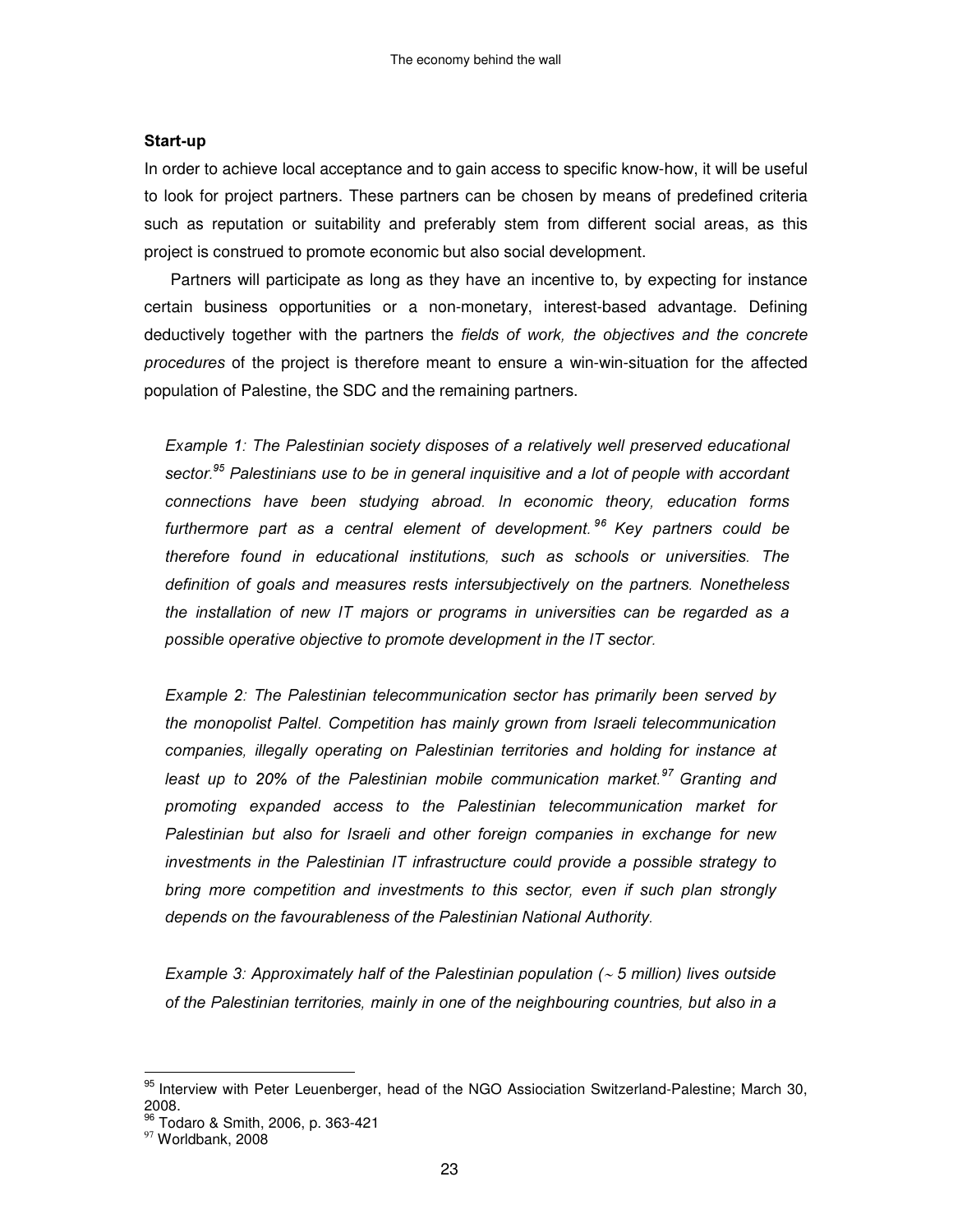significant number in Chile or the US.<sup>98</sup> The role of this Diaspora can be manifold, being for instance the supply of remittencies and human capital or representing the demand of Palestinian IT-services, such as web-design or content management. Therefore the Diaspora can potentially serve as a valuable partner providing for example consulting services to Palestinian IT-start-up companies or strengthening the demand for Palestinian e-services. However the spreading of Palestinians around the globe complicates the definition a common strategy.

In any case these developed partnerships are not supposed to create new dependency relationships. That is why in the long run the SDC hast to consider a Palestinian partner who will be able to absorb the coordination of the project. Such a transition might be complicated and the selection of a partner implicates both opportunities and risks.

Example 1: The Palestinian Diaspora, as a future coordinator of the e-businessinitiative, possibly possesses of a broader sense of proportion, by governing the project outside of the direct area of conflict. This character might qualify them as well as a moderate negotiating party for Israel. However the distance to Palestine raises the question if the Diaspora disposes of the necessary technical and local know-how to coordinate the initiative.

Example 2: The SDC might be able to establish in coordination with its partners a stand-alone coordination body. As the project begins, the SDC holds most of the mandates. But as the project develops more and more mandates in this body will be occupied by the local partners. This coordination body acts directly within the Palestinian territories and is meant to maintain a close contact to the different project areas and therefore to the local challenges. This closeness to the area of crisis makes the body in turn more vulnerable to a misuse by political forces such as Hamas or Fatah.

#### Implementation

 $\overline{a}$ 

As the most important planning steps have been anticipated in the start-up phase, these measures now have to be realized in the implementation phase. The university appoints a program-director and professors, searches for partners domestically and overseas and recruits students to its new IT-major. The telecommunications corporations try to benefit from recently acquired legal concessions by expanding its clientele in order to reinvest accordingly

<sup>&</sup>lt;sup>98</sup> United Nations Relief and Works Agency, 2005; Palestinian Central Bureau of Statistics, 2003; Le monde diplomatique, 2001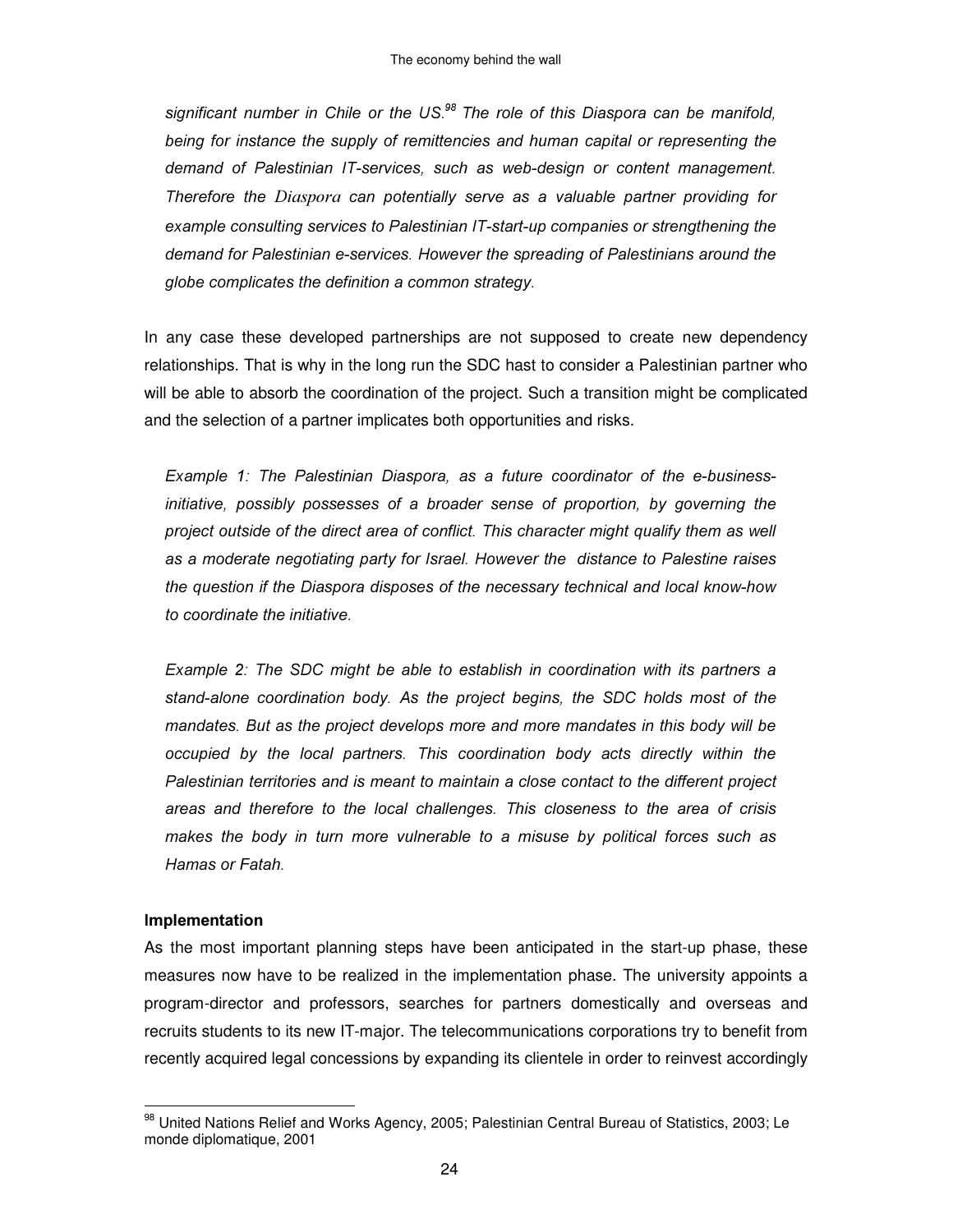new profits in the Palestinian IT market. And the PD sends advertisements promoting Palestinian e-business services and organizes summer camps in Palestine for Palestinian kids interested in IT.

If one accepts the role of the SDC as a facilitator striving not create new dependencies, then the SDC will restrain its work in this phase on consulting mandates (e.g. Where to install WLAN-hotspots, in order to attain a wider coverage), coordination tasks, networking efforts (e.g. Facilitating the exchange between Swiss and Palestinian universities), etc. At the same time it follows that this role substantially reduces the influence capability of the SDC and clearly pushes the responsibility to succeed to the Palestinian project partners.

#### Controlling

The middle east has lived through a turbulent decade: The begin of the second Intifada, the Lebanon war, the split of Palestine into the West Bank (Fatah) and the Gaza-strip (Hamas), etc. In addition frustration among the Palestinian people grows, as the Israeli occupation and its negative effects on the Palestinian living conditions continue to exist. These facts make clear that work on an e-business-project will hardly proceed at all times in a way it was supposed to in a previous plan. This is why heavy efforts have to be laid on a meaningful controlling system. The new IT major program at the university might attract for example just an insufficient number of students. An effective controlling system reveals why and how this program can be adjusted. Or the investments in IT-infrastructure might produce just marginal returns. The controlling system indicates why; does a lack of demand cause the problems in the supply chain? And as a final example, the promotion of e-businesses in Palestine might encounter incomprehension and resistance within the PD. Can this initiative be communicated to the Palestinian communities overseas as a promising try to raise general living standards in their home country. It can be noted that the controlling system then delivers a significant value when its output leads into new objectives or measures and therefore into a new start-up phase. Additional courses in the new IT-program at the university might for example increase its attractiveness and boost the number of matriculated students. Or the selection of alternative locations for mobile antennas might improve the access to a relevant clientele and therefore lead to higher returns-on-investment.

The SDC in itself bears responsibility for the resources of the Swiss tax payer. Contribution and investments must correspond to the principles of effectiveness and efficiency. The SDC has to develop certain mechanisms, like an effective controlling system, which ensure, that its initiative conforms to these requirements. This begins with measures in form of regular project inspections and goes on with the creation of an incentive-system intended to reward respectively to penalise well or poorly realized projects.

25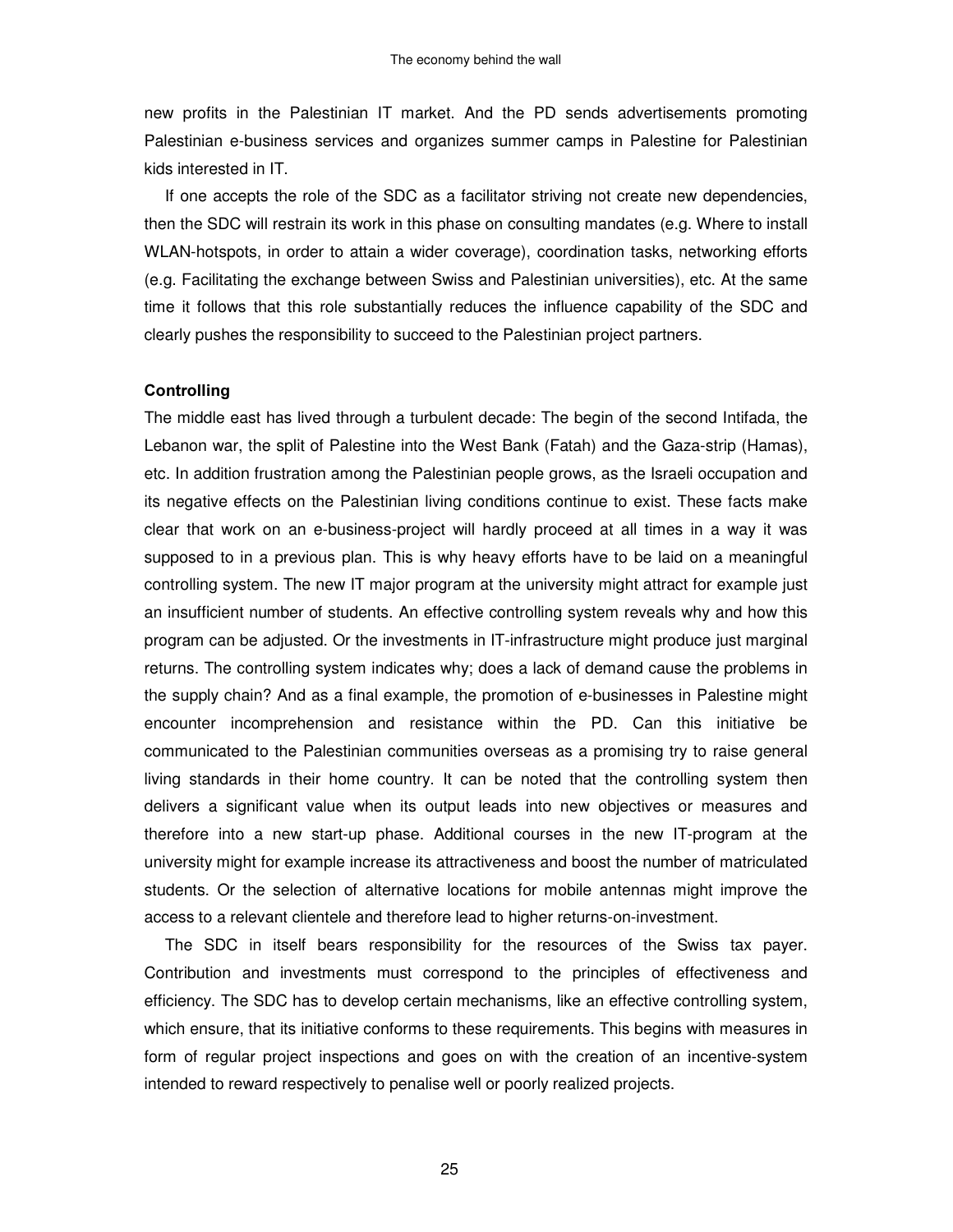As the circle closes with a new start up phase, once again it shall be noted that an important target would comprise the gradual cutback of the support of the SDC from circle to circle and to empower in turn more and more the local project partners. However none of these project phases can be considered as independent from the others. All of them are interconnected and will even occur together at the same time.

## 3.4 Factors of success

The following chapter deliberates on key factors and risks in order to counter a breakdown of the project in advance. Considering the complexity of the current situation in Palestine, the number of problems and challenges might be very large and hardly estimable. But a number of interviews with experts, for instance with the staff of the Middle East division of the SDC in Berne, indicated that there are certain key elements which have been impeding the development of the Palestinian economy and society. These factors therefore will be analyzed and included into this project.

#### 3.4.1 The role of Israel

Constantly facing a security problem, the state of Israel is restricting heavily the freedom of movement of Palestinian communities.<sup>99</sup> This restriction of mobility exacerbates the development of Palestine in addition to its already existing internal problems.<sup>100</sup> Giancarlo de Picciotto, senior advisor at the SDC, descriptively illustrated in a discussion on the 2<sup>nd</sup> of April the example of the Palestinian olive oil industry. The SDC supports by means of its regional office in the West Bank the production and the export of Palestinian olive oil, considered world wide as a high-quality product. As any drop of Palestinian oil has to make stop in Israel before entering the world market, a large quantity of the oil already expires before attaining the customer, due to the protracted formality process, or is leaving Israel labelled as an Israeli product.

Allowing development means therefore finding a way to deal with physical and psychological barriers between Israel and Palestine. The presented e-business project tries to deal with this fact in two ways: Firstly, avoiding the physical barrier by focussing on the virtual world; and secondly, reducing the psychological barriers by offering business incentives to Israeli firms.

The internet has changed social life over the last 15 years. Human beings study, shop, communicate and settle their bank transactions on the world wide web. A number of firms succeeded in this new market – Google, YouTube, Yahoo –, others disappeared – Netscape,

 99 cp. SDC, 2006; SDC, 2008 I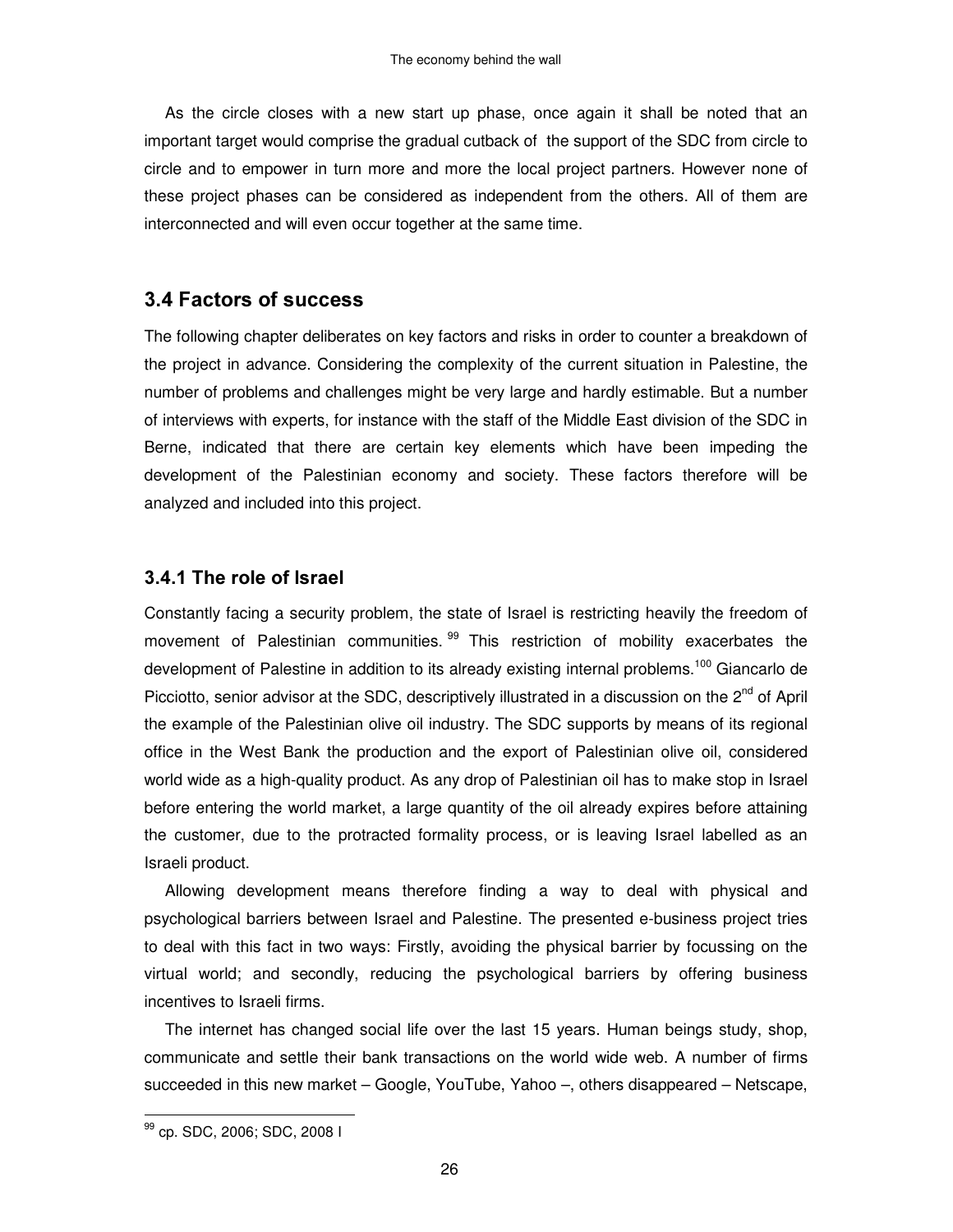ICQ –. However the e-business market offers an important feature, its rather anarchic character. The internet allows carrying out transactions unfettered by public authorities. This means in this case that, unlike to its colleagues in the olive oil industry, Palestinian businesses offering to clients all over the world web-design products or content-management services do not have to pass through the Israeli bureaucracy before serving the world markets. However in the end a certain degree of dependency on the will of Israeli governance continues to exist as every server and every wiring harness can be destroyed or disconnected in occasion of a further deterioration of Israeli-Palestinian relations.

This is the reason why the improvement of the bilateral relations has to be declared as a target of this e-business project. Starting with the idea of an economically interested man and the assumption that economic dependency relations imply the potential to pacify interstate relations,<sup>101</sup> accordingly a set of incentives has to be implemented in order to attract Israeli investments in the Palestinian IT-market. Israeli firms, like Orange, Cellcom, Pelephone, Mirs, already illegally compete for example in the mobile communication sector and possess up to 30% of market share. In fact the Palestinian telecommunication offers quite promising business opportunities for these firms: Palestinian Internet penetration is approximately 7% and its fixed-line penetration about 9%. This number goes in line with other countries in the Arabic world – Egypt, Algeria, and Syria – and clearly outperforms a lot of conflict areas, such as Iraq or Afghanistan. Additionally up to now these markets have been served by a monopoly, the Palestinian Telecommunication Corporation [PalTel].<sup>102</sup> Granting certain business opportunities – licences, contracts, partnerships, etc. – to these firms might pay off in exchange for investments in Palestinian, physical or human capital. Indeed the appearance of Israeli firms on the Palestinian markets implies as well the risk that already existing weak Palestinian firms will be crowded out of the market by powerful, heeled Israeli competitors. It is up to legislation to institute basic rules, in order to protect local business; for instance by compulsively linking foreign investments to a local, Palestinian partner, as happened in China.

#### 3.4.2 Acceptance of the project

The assumption that development is something which has to come from the inside of the developing subjects underlies this chapter, an assertion that corresponds with current results of learning theory.<sup>103</sup> An initiative which is unilaterally imposed by the SDC on the Palestinian population will according to this conception have no chance to succeed. There has to exist a

 $\frac{100}{101}$  cp. Chapter 2<br> $\frac{101}{102}$  cp. Nye, 2001<br> $\frac{102}{102}$  cp. World Bank, 2008

 $103$  cp. Euler & Hahn, 2004, p. 108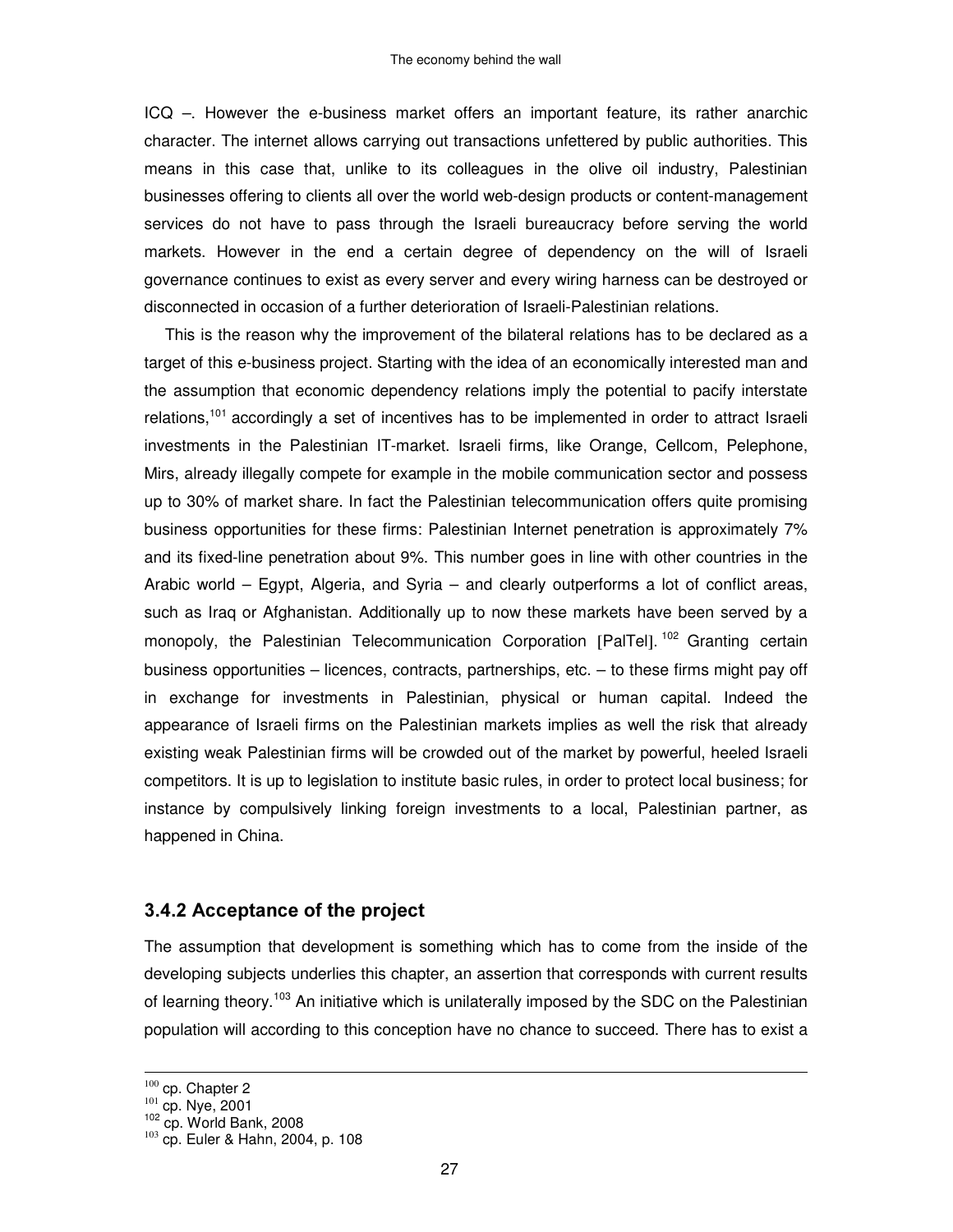certain degree of motivation and disposition to participate within the Palestinian population and amongst the project partners.

- A student who does not believe in the prospects of an IT sector in Palestine will rather turn to an alternative degree programme.
- A private sector will probably not invest in the IT business if general expectations for returns-on-investment are seen as critical.
- A PD which thinks that commitment should concentrate on the development of the agrarian sector will reject a content management/web-design initiative of the SDC.

It is therefore important to convince the relevant stakeholders as well as to overcome resistance against the project especially during the start-up, when scepticism and uncertainty still prevail. A strategic objective which can be aspired through the SDC by,

- approaching the partners and the population,
- $-$  raising enthusiasm for the project,
- presenting the opportunities of an IT business,
- explaining that this project is not supposed to eradicate agricultural development. but to create a profitable source of income.

The last point leads to the intent that the project is not supposed to weaken existing economic branches, in particular the food producers. The Palestinian economy already depends vastly on food imports coming from Israel and Jordan.104 Furthermore the current situation in the Gaza strip proves that an import stop imposed by Israel can rapidly lead to a general major shortage of aliment.105 That is why this IT initiative should be adopted to create new opportunities for agrarian development. Küng for example reports on a case in Latin America where a Chilean-Swiss based company succeeded in establishing a trustworthy IT system, which links small- and medium-sized enterprises all over the continent.106 A transfer of this match-making-approach notably makes sense in the Middle East, where physical restriction is very high and communication between Palestinians and Israelis but also amongst Palestinians is so difficult. However an elaborated deliberation of this idea goes beyond the scope of this paper and leaves instead some space for further efforts.

## 3.5 Stakeholder analysis

The aim of this paragraph is to identify key stakeholders of the project and briefly describe their role.

 $\overline{a}$  $104$  CIA Factbook, 2006, Westbank

<sup>&</sup>lt;sup>105</sup> CIA Factbook, 2008, Gaza Strip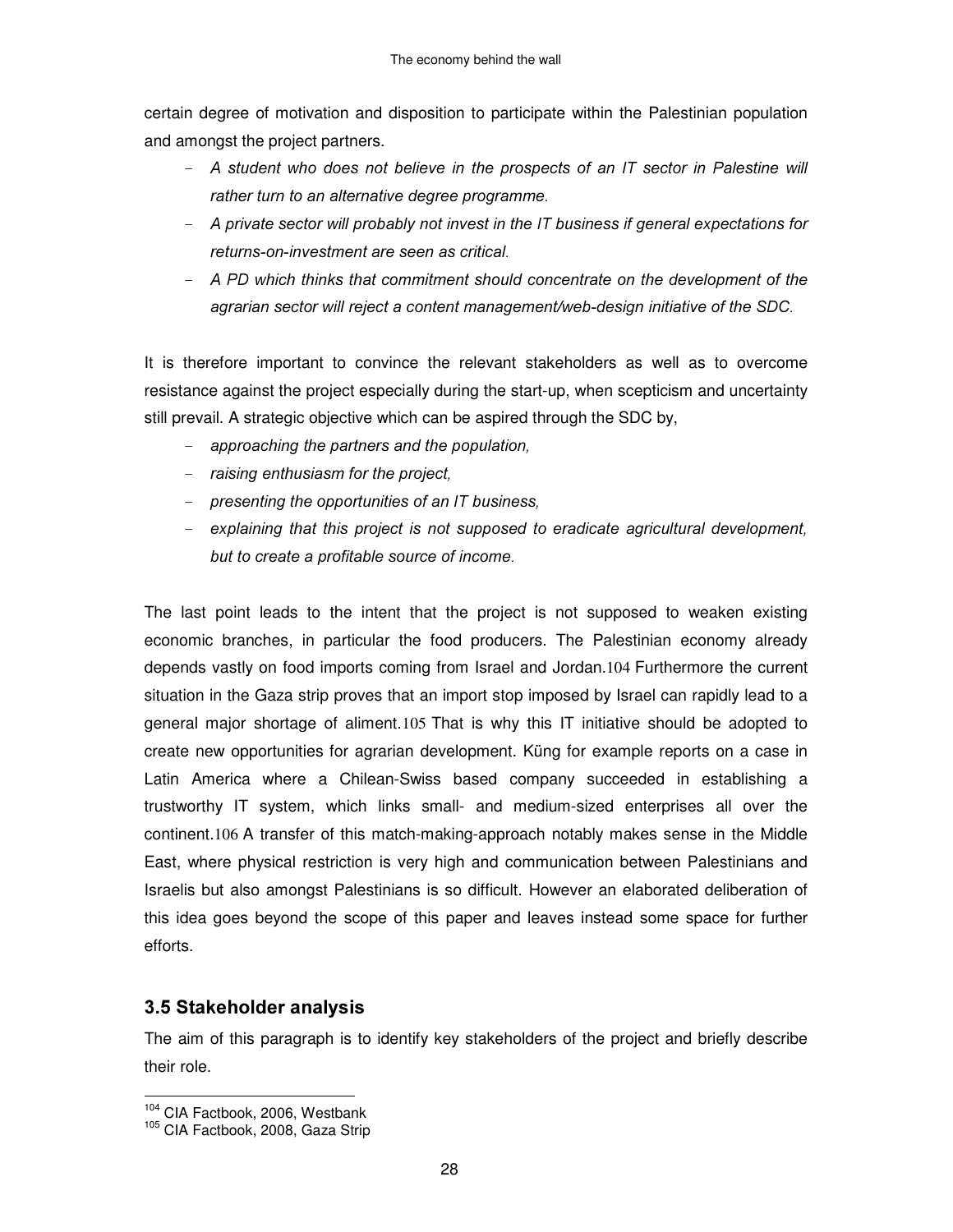#### Palestinian Authorities (PA) and Hamas

The support of the PA and the Hamas for the success project is rather important Due to their regulatory and executive roles in the West bank respectively the Gaza strip a project, which is not capable of being supported by these stakeholders is doomed to fail. One might think about the most basic requirements such as authorizations or their role in the enforcement of rule of law and so on.

#### **Israel**

As already pointed out in the previous sections, Israel controls the boarders of the Palestine occupied territories and also some key determinants for the project, such as the control over electricity supply and Internet lines.<sup>107</sup> It main aim is the survival of Israel and the security of its habitants. In the face of the explosiveness, violence and radicalisation of the conflict, especially in recent years, it has very restrictive policies. Hence, if the project is seen to threaten Israel security or its interest in general, then the Internet lines are very likely to be cut. Hence the project, as almost all activity in the OPT, depends very much on the behaviour of Israel's (security) policies.

#### International Community and Donors

The international community and donors have mainly two papers to play. First, they might be involved in the project as financier in face of the limited resources of the DEZA. Second, the international community might help to facilitate and ensure the cooperation with Israel, especially on Internet related issues (such as Internet lines) in face of the projects dependency on unrestricted and reliable Internet access. A robust base for such a paper is the PRDP and its aim to strengthen project in the private sector (among others).

#### **Consultancy Firms**

The project will have to rely on external expertise. It is crucial to build up the capacities in the field of the context management. Beside of that, there will also be need to consult the project and its owners how to conduct such a business in general. As pointed out by Giancarlo de Picciotto and Lukas Rütimann in a discussion on the 2<sup>nd</sup> of April, it is crucial to look for such consultancy and expertise within the Palestinian territories or the Arabic world rather then bring in Swiss experts. Such consultancy partners face the same environment and are sensitive to its developments. Therefore their consultancy paper is more appropriate and effective then the paper outside partners would perform, which face diverse realities and

 $\ddot{\phantom{a}}$ 

<sup>&</sup>lt;sup>106</sup> Küng, 2008, p. 14-16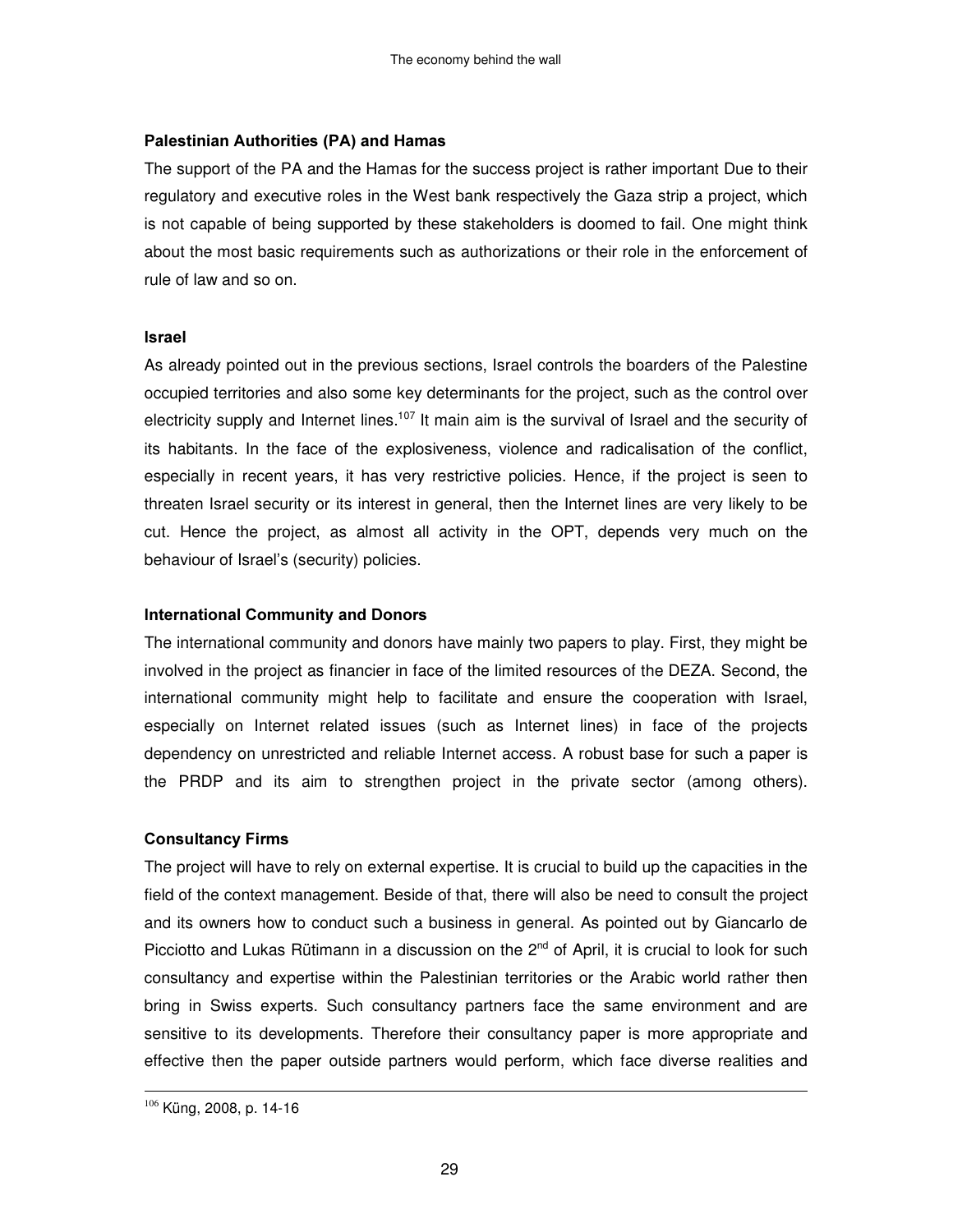different developments. An example for a Palestine consultancy firm is "Dar El-Khebra Consulting Services".<sup>108</sup> Another probable consultancy partner for more technical issues is the Palestinian Information Technology Center (PITcenter).<sup>109</sup>

#### Universities

Universities are centres of explicit and implicit knowledge. The accumulation of implicit knowledge results of a combination of theory and practice. Therefore public private partnerships are interesting for universities. Beside the dimension of knowledge and expertise, universities are also a source of potential employees. Examples of universities in Palestine are the universities of Birzeit, Bentlehmen, An-Najah among others.

#### Suppliers<sup>110</sup>

Suppliers play an important role. First, it is crucial for the sustainability of the project that new hardware is available in order to ensure operating capacity. This is also important for the time when the DEZA is not longer part of the project. Second, in order to create the greatest impact and spill-overs on Palestine economy/society (multiplier effect) it is key to rely on domestic suppliers. The situation in the Palestinian territories regarding the endowment of computer hardware seems to be relatively good.<sup>111</sup>

#### **NGO**

 $\overline{a}$ 

The NGOs have already been presented in point 3.2.1, when the paper discussed their role as potential customers of the project. Therefore it is referred to those explanations. are referred to.

#### Palestine Diaspora

Roughly half of the Palestinian population lives outside the Palestinian territories, namely some five of the approximately ten millions Palestinians. A major part of them lives in refugee camps, which have emerged out of the Palestine Israeli wars, starting with the first war in 1948. Those refuges camps are situated in the Arabic world and mainly in the

 $107$  According to Joutet (2007) Internet and telephone communication via satellite is still forbidden by Israel. Hence Internet and telephone communication is fully dependent on land-lines, which cross Israel

<sup>&</sup>lt;sup>108</sup> Fur further details, please consult Dar El-Khebra Consulting Services' website: http://www.darelkhebra.com.

<sup>109</sup> Fur further details, please consult PITcenter's website: http://www.pitcenter.org/.

<sup>&</sup>lt;sup>110</sup> With suppliers is mainly referred to suppliers of computer hardware and related physical material, as software etc. is available through the Internet.

<sup>&</sup>lt;sup>111</sup> According to Peter Leuenberger the computer endowment in OPT is rather good (Peter Leuenberger, Organisation "Gesellschaft Palästina-Schweiz" Interview, March 3, 2008). Furthermore, the endowment of Palestinian households with computers is relatively good. About 33% of the Palestinian households have computers (Palestinian Central Bureau of Statistics, 2006). Therefore it can be expected that there is a relatively well functioning computer hardware retail industry, too.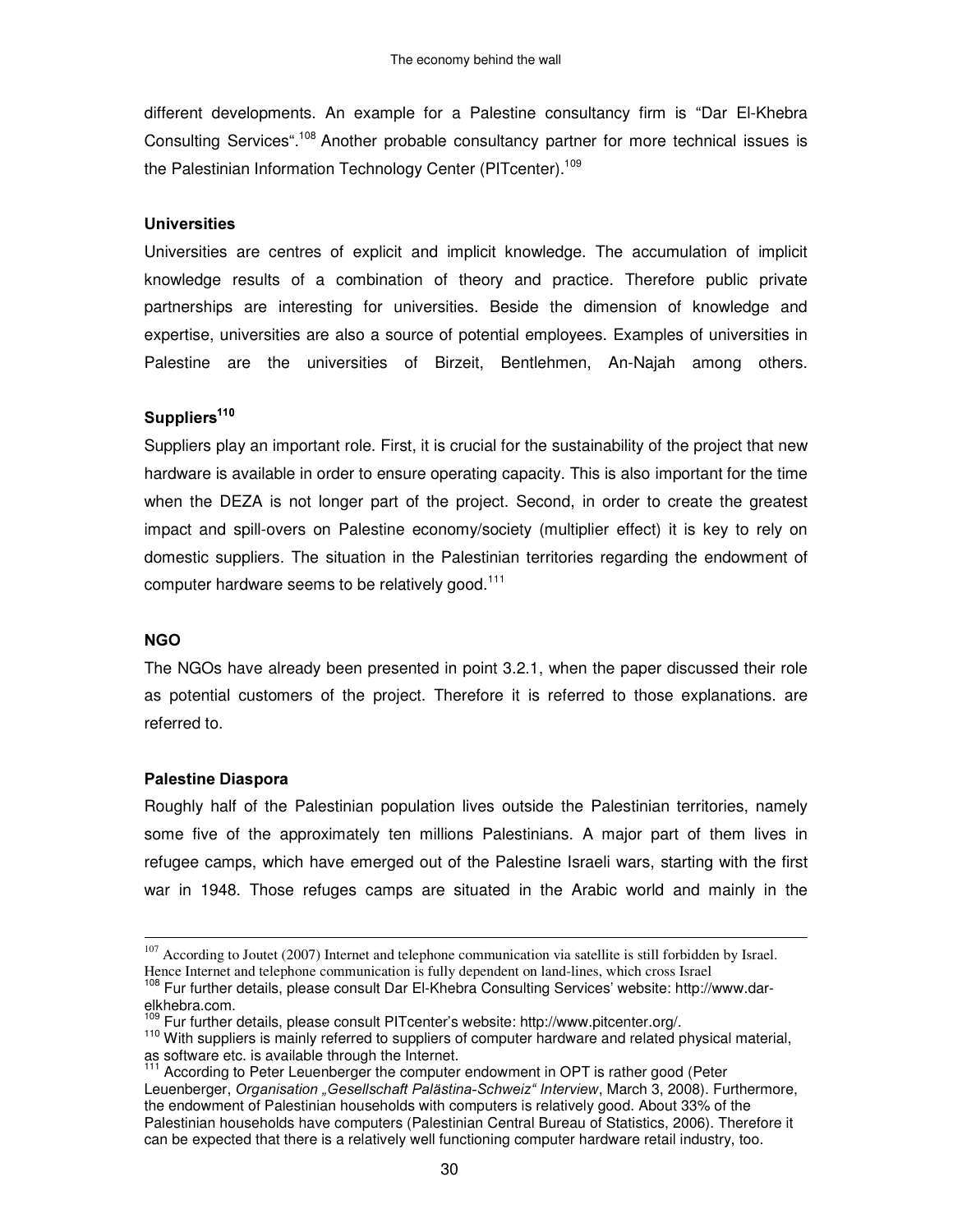neighbouring countries – such as Jordan (approximately three millions), Syria, Lebanon (both some 400'000) and Saudi Arabia (some 300'000).<sup>112</sup> The purpose of the population of these camps is to return and the integration and economical activities are marginal. However, there is also another PD. There are big Palestinian populations in Chile (some 300'000) and the rest of Latin America (some 300'000, mainly in Brazil, El Salvador, Honduras and Belize).<sup>113</sup> There are also big communities in Europe (200'000 – 300'000 mainly in Germany, Great Britain, Denmark and Sweden)<sup>114</sup>, Australia, New Zealand and North America (some 200'000). 115

As pointed out before the PD community may play a paper as customers (mainly PD business) or as financier.

## 3.6 Benefits

The benefits of the proposed project can be measured by means of economical (GDP per capita, revenue, employment) and social indicators (education, gender equality) as the OECD<sup>116</sup> and the World Bank define them respectively.

In an economic respect, the project is a potential source of revenue. One of the long-term goals is to build up a more or less cost efficient small enterprise providing simple content management services. The project profits from relatively low labour cost in comparison with western standards due to the low income level of the OPT. Besides low labour costs, further savings are possible through low equipment costs. Content management services do not rely on expensive equipment. The simplicity of the work allows providing effective content management services even with standard computer equipment. The saved money could be used for social spending such as the salaries of the employees. IT-equipment should be purchased preferably from local suppliers in order to avoid parallel structures and damages for the local IT-equipment selling market. Besides, open source computer systems offer benefits that should be used. There are not only general open source operating systems, but also specific open source content management systems such as TYP03 or Joomla!.de<sup>117</sup>. Due to the relatively low cost structure, one can calculate with relatively low capital expenditures as well. Therefore, from a cost efficient point of view, the presented project features reliable prospects for being competitive at the market. This is especially true, if the special market potential can be served successfully. Besides this assessment of the core activity of the project, there are other perspectives, which should be addressed. It is crucial

116 cp.OECD, 2006

 112 For more specific data see wikipedia (http://en.wikipedia.org/wiki/Palestinian\_diaspora).

<sup>113</sup> Nargizian (2006) under http://headheeb.blogmosis.com/archives/031858.html.

<sup>114</sup> Arar (2006) under: http://www.badil.org/al-majdal/2006/Spring/article08.htm.

<sup>115</sup> Rakacewiz (2000) under http://mondediplo.com/maps/refugeesdiasporapaldpl2000

<sup>&</sup>lt;sup>117</sup> For further information, consult the webpages http://www.joomla.de/ and http://www.typo3.com/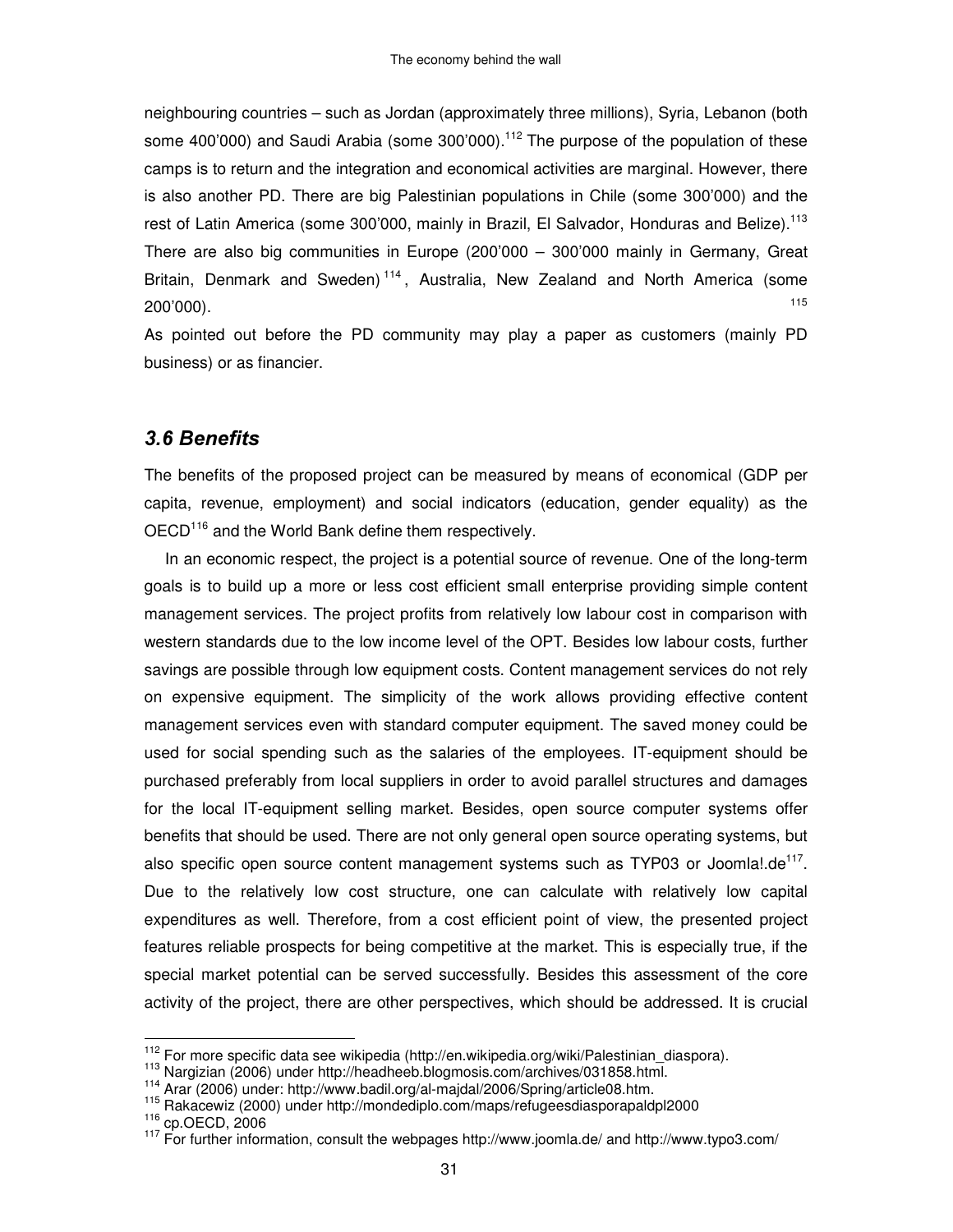how many work places are generated through the project. Especially salaries and capacity building expenditures should not just be treated as costs. The main aim of the project is not to unconditionally become a successful national enterprise, but much more to provide people with a job and therefore a basis for existence. This not only refers to the monetary side of a job. A job also provides sense, a purpose of life, activity, self-respect and a possibility to break out of the isolation. This should improve the situation of the people directly involved in the project. Furthermore, the monetary and psychological benefits may spill over and affect the surroundings of the project positively.

In social terms in example, the project may offer opportunities for gender and youth empowerment. The empowerment of disadvantaged groups constitutes one of the main operation fields of SDC. In the traditional Palestinian society, women are often forced to stay at home, to look after the household and the children. Alternative employment opportunities are scare. By recruiting women and training them in simple IT-skills, SDC is helping to give them hope for a better future. Especially young women are enabled to learn a profession and are thereby better able to achieve economic independence. In addition, they earn enough money for supporting the often poor budgets of their families. With this measure, SDC is improving the educational level of women, supporting their integration into the labour market and making a contribution to gender equality. Recruitment should not be limited to women only. Young people in general should be encouraged. Offering internships besides regular job possibilities is an effective way to educate young people. The formation can be carried out by local as well as Swiss experts. Moreover, through working together with local ITresearch centres such as the Birzeit University, further learning can be achieved and knowledge synergies can be taken advantage of.<sup>118</sup> On one hand, students of computer sciences could gather practical experiences by working for the project. On the other hand, the project would profit from the theoretical expertise of the students. Overall, a content management project offers a variety of different social development opportunities that are indispensable for a sustainable poverty reduction and enhanced quality of life.

Furthermore, the project is also conducive to an enhanced communication, not only between the two separated Palestinian territories, but also between the OPT and overseas. By means of a facilitated internet service exchange, there is a chance of a rapprochement between the people from the West Bank and Gaza. In this regard, the project is fulfilling an intra-cultural integrating function.

Anyhow, all the benefits mentioned above can only be achieved because the presented project does not rely on existing physical restrictions. Check points, the wall and any other kind of physical boundaries can not be transferred into the virtual world. In contrast to the real world, freedom of movement in the cyberspace is fully assured. Through supplying IT-

 118 For further information, consult the webpage http://www.birzeit.edu/academics/eng/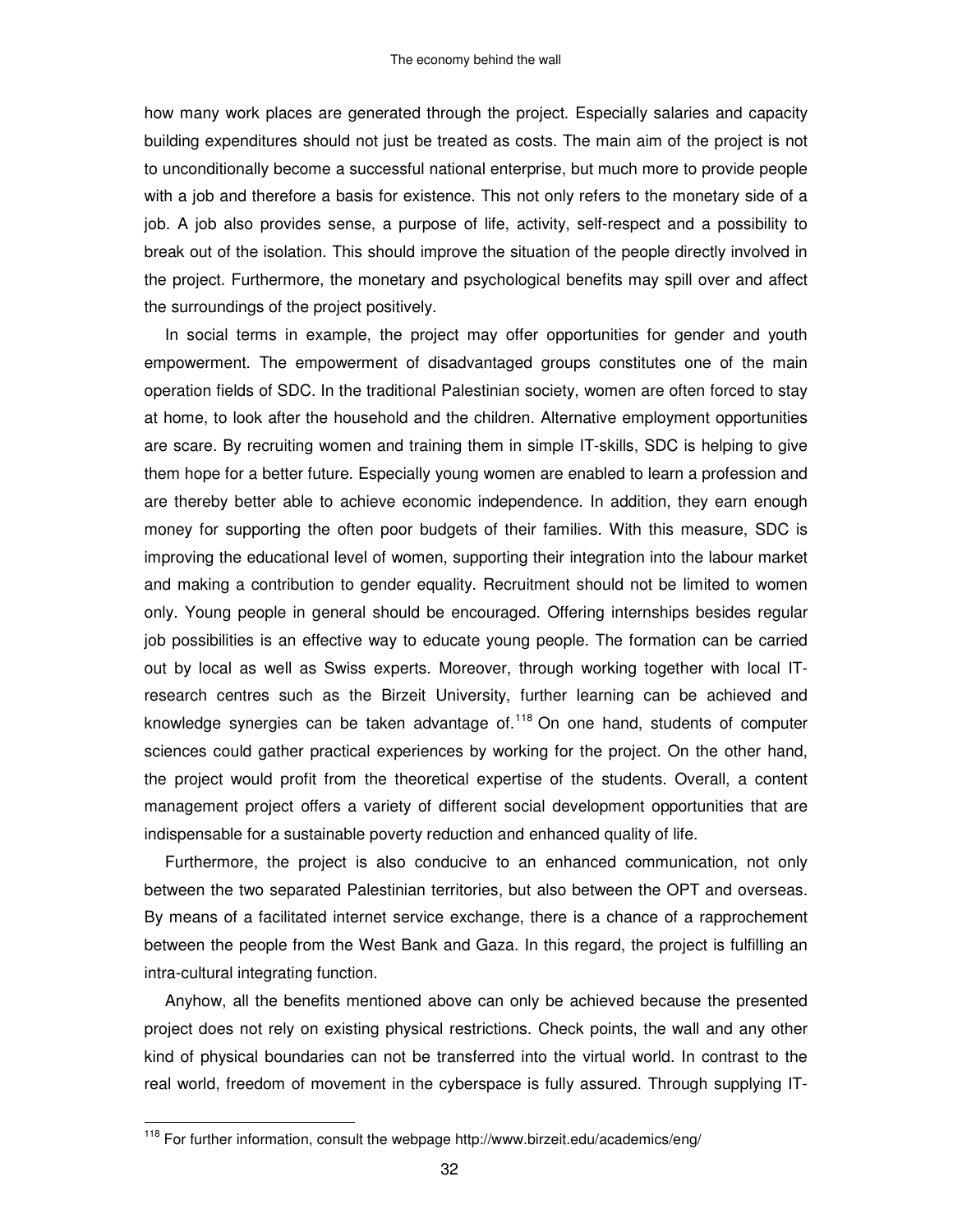services, Palestinian entrepreneurs can avoid import and export restrictions set by the Israeli occupation. By means of the internet, services can be exchanged across nations, but also between the two separated Palestinian territories. As a result, Palestinian entrepreneurs are enabled to sell their content management services to local as well as regional, even global buyers, and thus generate income and employment, for themselves as well as for other Palestinian people. Moreover, local content management providers can profit from the high density of NGO's - approximately over 230 - operating in the OTP.<sup>119</sup> NGO's can consider the outsourcing of their content management services to a local Palestinian enterprise as part of their social commitment. Palestinian small entrepreneurs on the other hand are getting the opportunity to build up a unique selling point to NGO's as their main internet content management provider. Anyhow, the success of the project is depending on internet connection, which in turn relies on a secured electricity provision. Electricity for the OPT is being imported and controlled by the Israeli Electric Company.<sup>120</sup> A continuous availability of electricity is not guaranteed.

We can therefore conclude that the proposed content management project not only supports income generation/employment, but might also lead to the generating of spill-over effects in cultural, social as well as political fields.

<sup>1&</sup>lt;sup>19</sup> http://www.palestine-ngos.net/searchend.asp<br><sup>120</sup> cp. CIA, 2006-2008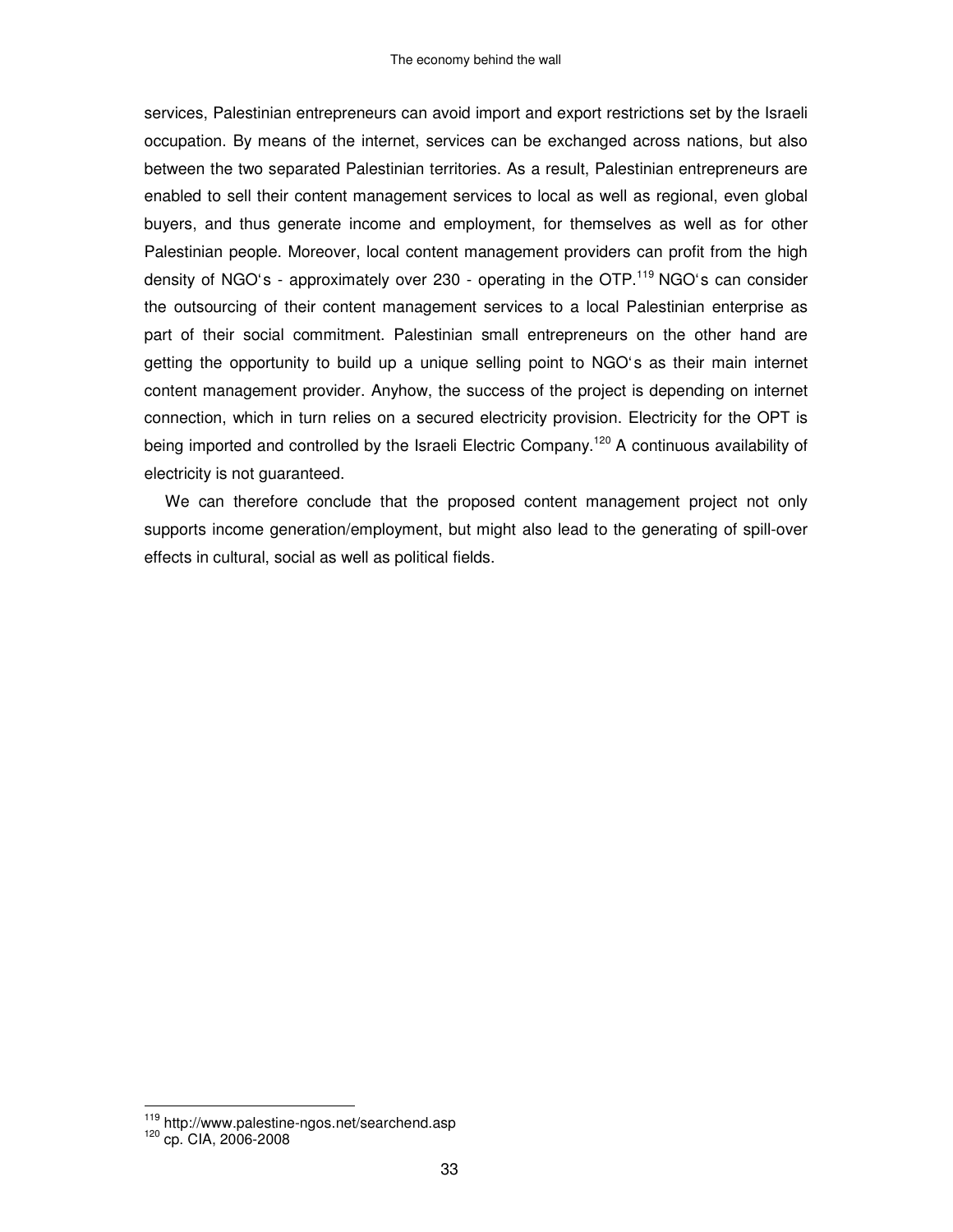#### 4. Conclusions

The situation the OPT faces, has been described as vastly complicated: The Palestinian nations in itself split in 2007 into a Hamas leaded Gaza Strip and the West Bank, which remained in the hands of Fatah. This situation is heavily aggravated by restrictions on physical mobility imposed on Palestinians by its Israeli neighbours. These facts severely limit economical, political and social development of a Palestinian nation.

"How can one bring hope and more importantly solutions to this economy behind the wall?", was the major question of this paper. An approach chosen here was to think beyond the wall and escaping somehow from the "real" world into a virtual world of prospects and opportunities: A project idea was developed, delivering content-management and webdesign services to NGOs and the own Diaspora. The project idea was widened to a sector perspective. The underlying aim was to provide the possibility of an additionally, hopefully sustainable source of income for the Palestinian society. But more than an escape to the virtual world was it a serious attempt to confront risks and challenges of such an initiative: We saw ideas how Israel can be integrated as a partner into the project and how the own Palestinian population must be persuaded of the idea.

Evidently it was out of scope of this study to elaborate the project in any detail and against any future uncertainty. The meaning was more to bring a new initiative on the table, assess these ideas and develop first steps towards a successful end of the project. Although along the research it has been obvious that desperation mostly dominates in current Palestine, this paper followed the contrary devise,

"... to be a realist you have to believe in miracle" (David Ben-Gurion).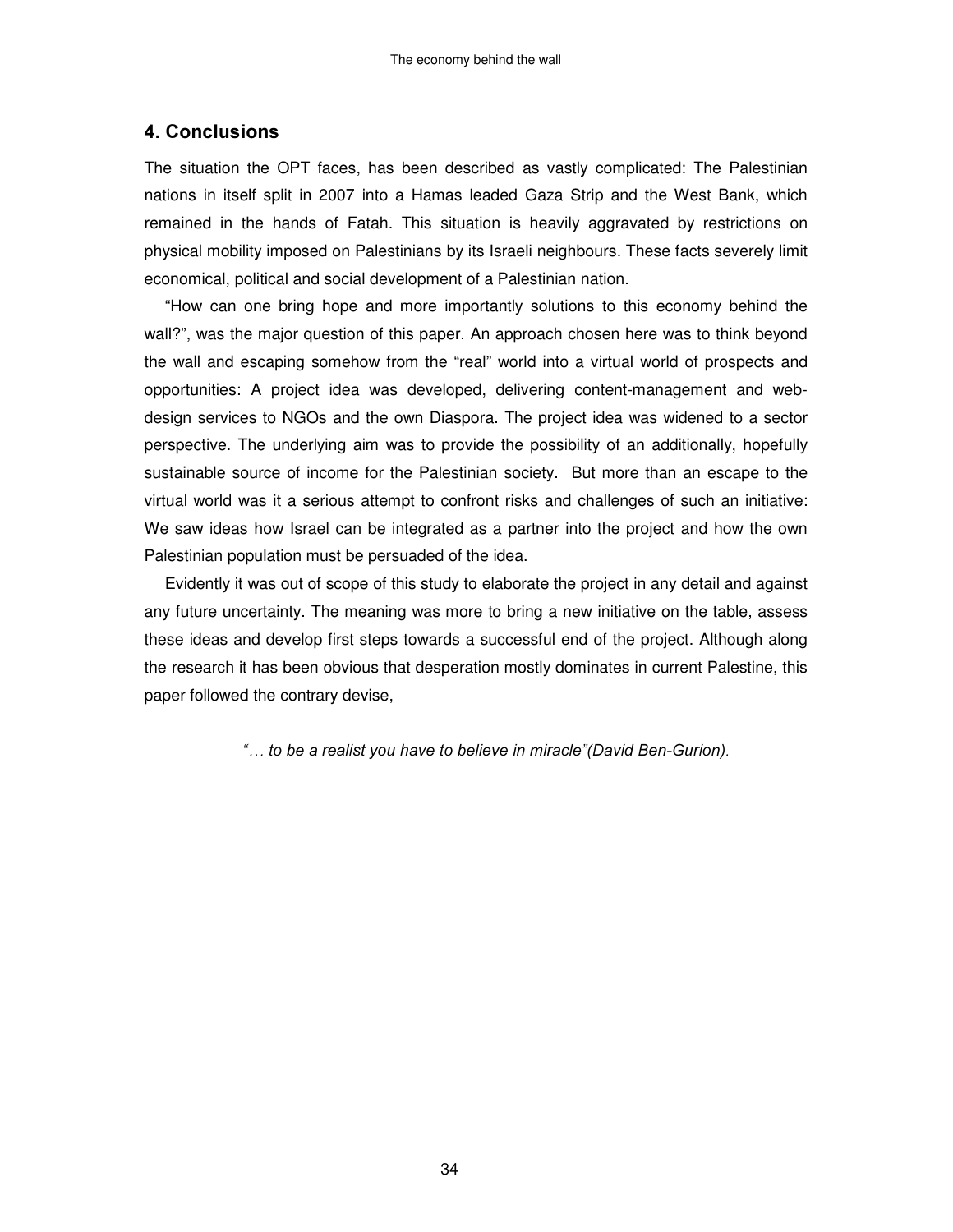#### 5. Literature

- Aronson, J. (May 24, 2006). *Financing the Palestinian Authority*. Found on April 14, 2008 on http://www.fmep.org/analysis/articles/pdf/IDRC3.pdf
- Associated Press [AP]. (April 6, 2006). Das Hamas-Kabinett steht vor leeren Kassen. In: Neue Zürcher Zeitung.
- Beinin, J. & Hajjar, L. (without date). Palestine, Israel and the Arab-Israeli Conflict. A Primer. The Middle East Research and Information Project. Found on April 14, 2008 on http://www.merip.org/palestine-israel\_primer/intro-pal-isr-primer.html
- Bergmann, K. (January 29, 2006). Zusammenstösse zwischen Hamas und Fatah. In: Neue Zürcher Zeitung.
- Bergmann, K. (January 24, 2008). Palästinenser brechen aus dem Gazastreifen aus. In: Neue Zürcher Zeitung.
- CIA Factbook. (2006-2008). Westbank / Gaza Strip. Found on April 26, 2008 on https://www.cia.gov/library/publications/the-world-factbook
- Commission of the European Communities [EC]. (May 25, 2004). Country Report Palestinian Authority of the West Bank and Gaza Strip. Found on April 14, 2008 on http://ec.europa.eu/world/enp/pdf/country/pa\_enp\_country\_report\_2004\_en.pdf
- Commission of the European Communities [EC]. (March 25, 2008). Commission provides  $\epsilon$ 300 million to PEGASE and UNRWA in fulfilment of its Paris Pledge to support the Palestinian people. Found on April 14, 2008 on http://europa.eu/rapid/pressReleasesAction.do?reference=IP/08/465&format=PDF&age

d=0&language=EN&guiLanguage=fr

Directory of Development Organization. (2008). Volume II: Asia and the Middle East -Palestine. Found on March 28, 2008 on

http://www.devdir.org/files/Palestine.PDF

Euler, D. & Hahn, A. (2004). Wirtschaftsdidaktik. Bern: Haupt

- European Union [EU]. PEGASE and the PRDP Found on April 14, 2008 on http://europa.eu/rapid/pressReleasesAction.do?reference=MEMO/08/48&format=HTML &aged=0&language=DE&guiLanguage=en
- Integrated Regional Information Networks [IRIN]. (December 16, 2007). ISRAEL-OPT: Palestinian economy to be dependent on aid "in medium term". Found on April 14, 2008 on

http://www.irinnews.org/PrintReport.aspx?ReportId=75885

Israel Ministry of Foreign Affairs. (May 14, 1948). The Declaration of the establishment of the state of Israel. Found on March 1, 2008 on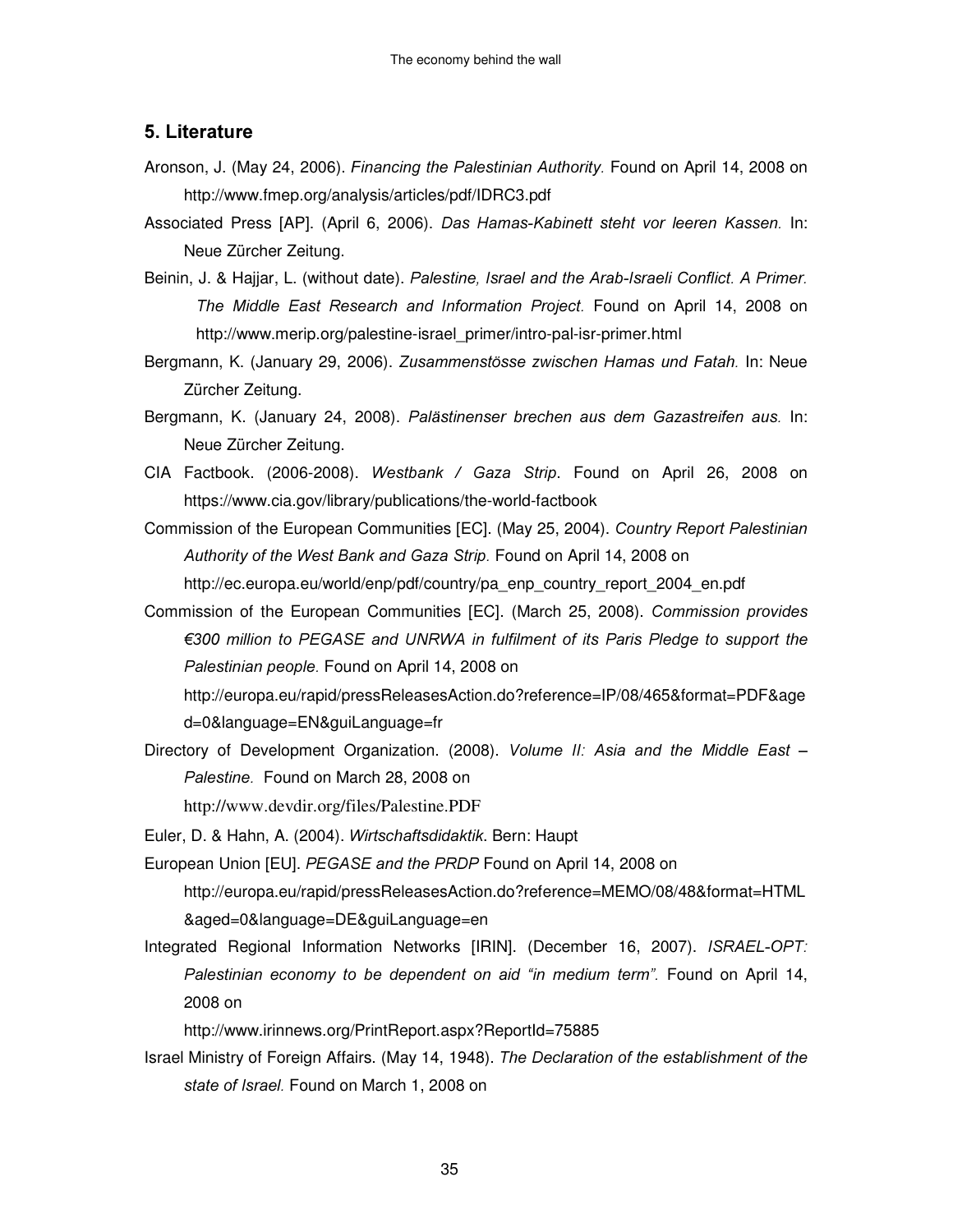http://www.mfa.gov.il/MFA/Peace%20Process/Guide%20to%20the%20Peace%20Proce

ss/Declaration%20of%20Establishment%20of%20State%20of%20Israel

- Jugova, T., Hanna, B. & Agerer, S. (2004). Der Nahostkonflikt: Ursachen und Problematiken vom Ende des 19. Jahrhunderts bis heute. Found on April 14, 2008 on http://www.weltpolitik.net/Regionen/Naher%20u.%20Mittlerer%20Osten/Nahostkonflikt/ Grundlagen/Der%20Nahostkonflikt.html
- Kocher, V. (January, 27, 2006 I). Wahltriumph der Hamas bei den palästinensischen Wahlen. In: Neue Zürcher Zeitung.
- Kocher, V. (April 24, 2006 II). Kämpfe zwischen Hamas und Fatah in Gaza. In: Neue Zürcher Zeitung.
- Krautkrämer, E. (2004). Der israelisch-palästinensische Konflikt. Aus Politik und Zeitgeschichte. B 20. p. 3-13.
- Küng, A. (March 20, 2008). Zwischen Santiago, Washington und Sao Paulo. Alma Das Alumni-Magazin der Universität St. Gallen
- Laub, K. (December 11, 2007). IMF: Palestinian Reform Plan Doable. Found on April 14, 2008 on

http://www.newsvine.com/\_news/2007/12/11/1155746-imf-palestinian-reform-plandoable

- Le monde diplomatique. (2001). The palestinian diaspora. Found on April 22, 2008 on http://mondediplo.com/focus/mideast/a2335
- Middle East Progress. (February 15, 2008). The Palestinian Reform and Development Plan: A Primer. Found on April 14, 2008 on

http://www.middleeastprogress.org/2008/02/the-palestinian-reform-and-developmentplan-a-primer/

- Nye, J. (March 23,2002). America's power  $-$  By invitation. The new Rome meets the new barbarians. The economist. Found on March 22, 2008, on http://www.economist.com
- Observatory for the Greek Information Society. (2006). Developments in Information Society: Turkey. Found on April 3, 2008, on

http://www.observatory.gr/files/news\_events/summit\_presentations/Presentation%20Re cep%20Cakal.pdf

Organisation for Economic Cooperation and Development [OECD]. (2006). Society at a Glance: OECD Social Indicators. Found on April 23, 2008 on

http://www.oecd.org/document/24/0,2340,de\_2649\_201185\_2671576\_1\_1\_1\_1,00.html

Palestinian Central Bureau of Statistics [PCBS]. (2003). 9.6 Million the Number of Palestinians at the end of the year 2003. Found on April 26, 2008 on http://www.pcbs.gov.ps/Portals/\_pcbs/PressRelease/abstract\_e.pdf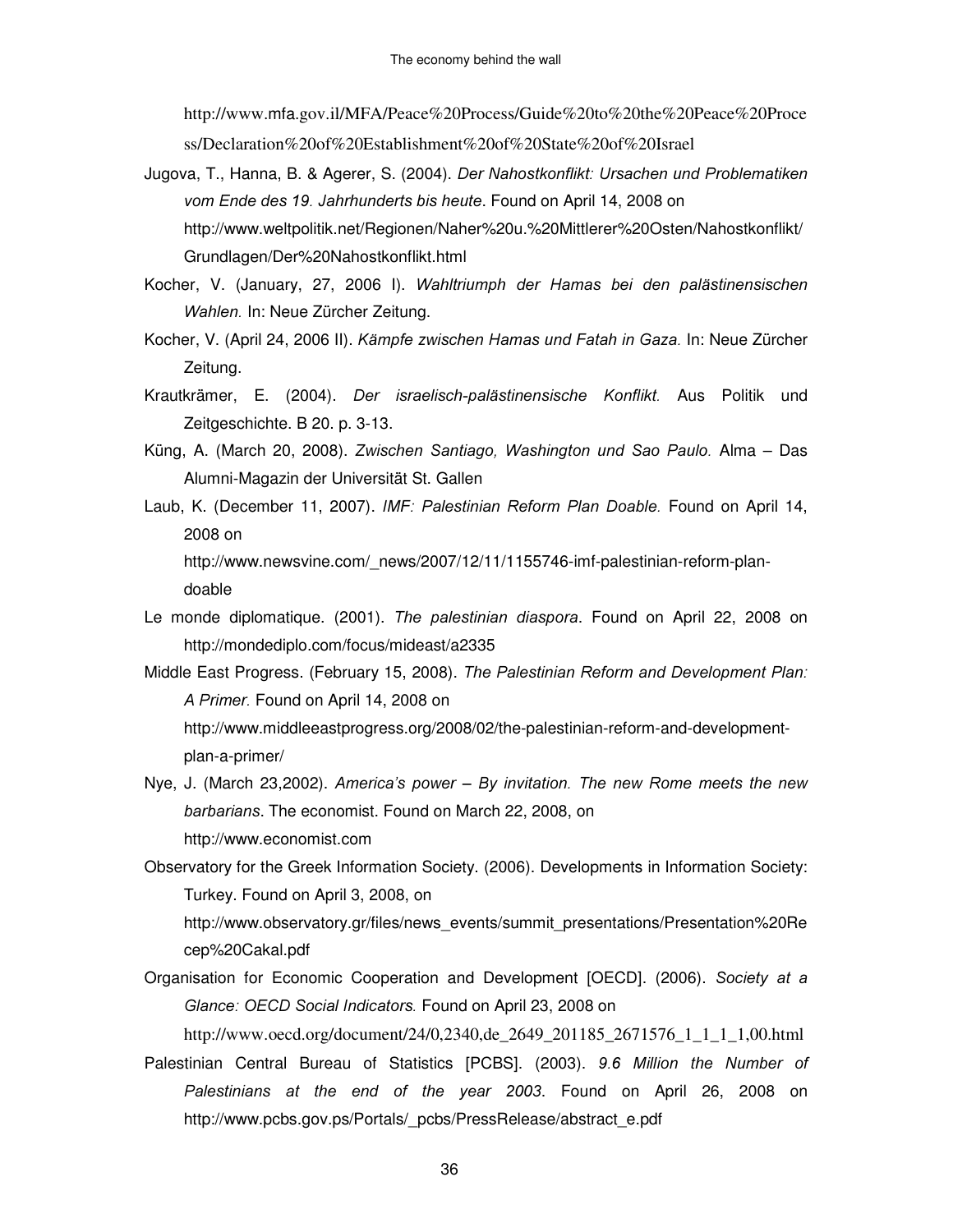- Palestinian Central Bureau of Statistics [PCBS]. (2006). May 17: The International Day for *the Information Society.* Found on April 17, 2008 on http://www.pcbs.gov.ps/Portals/\_pcbs/PressRelease/infoday17\_05E.pdf
- Palestinian National Authority Minister of Planning. (January 9, 2008). Minister of Planning informs Quartet Envoy of the Israeli measures hindering development and economic growth in Palestine. Found on April 14, 2008 on

http://www.mop.gov.ps/en/publishing/detail.asp?recordID=169

- Reuters (February 15, 2006). Israel fordert Stopp der Finanzhilfe an Palästinenser. In: Neue Zürcher Zeitung.
- Reuters (January 28, 2008). *European Union Launches New Mechanism to Support the* Palestinian People. Found on April 14, 2008 on

http://www.reuters.com/article/pressRelease/idUS180727+28-Jan-

008+BW20080128?sp=true

- Rüesch, A. (November 28, 2007). Vereinbarung von Olmert und Abbas. In: Neue Zürcher Zeitung.
- Swiss Agency for Development and Cooperation [SDC]. (2006). Cooperation Strategy (CS) 2006-2010 for the Occupied Palestinian Territory (OCP). Bern: SDC Distribution Center
- Swiss Agency for Development and Cooperation [SDC]. (2008 I). Annual Plan 2008 OPT. Bern: SDC Distribution Center
- Swiss for Development and Cooperation [SDC]. (2008 II). *Employment and income* generation projects. Found on April 27, 2008 on

http://www.sdc.net.ps/en/Home/Programme\_Main\_Priorities/Employment\_Income\_Gen eration, on 27 of April 2008

Swiss Agency for Development and Cooperation [SDC]. (2008 III). Gaza & Westbank. Found on April 23, 2008 on

http://www.deza.admin.ch/en/Home/Countries/Near\_Middle\_East/Gaza\_Westbank

Swiss Agency for Development and Cooperation [SDC]. (2008 IV). Switzerland's Commitments towards the PRDP. Found on March 25, 2008 on http://www.deza.ch/media/M/Room%20Doc%20Paris%20Swiss%20development%20c

ooperation%20in%20the%20oPt\_en.pdf

- Szpiro, G. (June 30, 2003). Bushs Sicherheitsberaterin im Nahen Osten. In: Neue Zürcher Zeitung.
- Szpiro, G. (April 11, 2006). Israel bricht Kontakt zur Hamas-Regierung ab. In: Neue Zürcher Zeitung.
- Szpiro, G. (November 29, 2007). Aufatmen in Israel nach Annapolis. In: Neue Zürcher Zeitung.
- Szpiro, G. (March 4, 2008). Ashkelon unter Raketenbeschuss. In: Neue Zürcher Zeitung.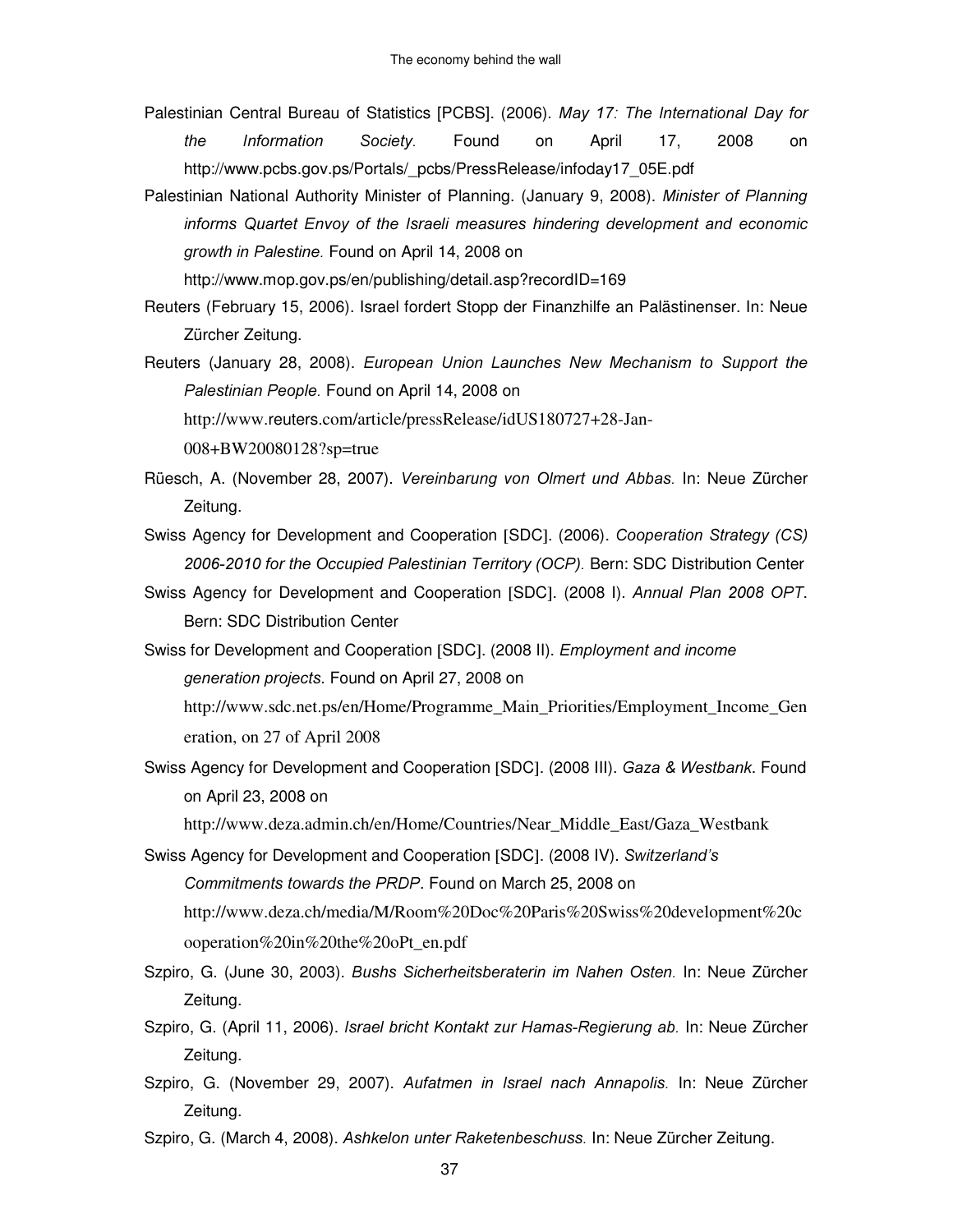Todaro, M. P. & Smith, S. C. (2006). *Economic Development* (9<sup>th</sup> ed.). Harlow: Pearson

United Nations [UN]. (November 29, 1947). United Nations General Assembly Resolution 181. Found on March 1, 2008 on http://domino.un.org/UNISPAL.NSF/a06f2943c226015c85256c40005d359c/7f0af2bd8

97689b785256c330061d253!OpenDocument

United Nations [UN]. (2007). Social Indicators. Found on April 26, 2008 on http://unstats.un.org/unsd/demographic/products/socind/

United Nations Relief and Works Agency [UNRWA]. (2005). Total registered refugees per country and area as at 31 March 2005. Found on March 29, 2008 on http://www.un.org/unrwa/publications/pdf/rr\_countryandarea.pdf

U. S. Department of State (December 17, 2007). Remarks at the Palestinian Donors Conference. Found on April 14, 1008 on

http://www.state.gov/secretary/rm/2007/12/97586.htm

- Wenger, K. (September 04, 2007). Rafahs Schmuggler bleiben im Geschäft. In: Neue Zürcher Zeitung.
- Wenger, K. (May 01, 2008). Wirtschaft wegen geschlossener Grenzen zum Erliegen gekommen. In: Neue Zürcher Zeitung.

World Bank. World Bank Note on Palestinian Reform and Development Plan Trust Fund. Found on April 14, 2008 on

http://go.worldbank.org/AZ486F3FB1

World Bank (December 17, 2007). Investing in Palestinian Economic Reform and Development. Found on April 14, 2008 on http://siteresources.worldbank.org/INTWESTBANKGAZA/Resources/294264-

1166525851073/ParisconferencepaperDec17.pdf

- World Bank Global Information Communications Technology Department. (2008). Westbank and Gaza Telecommunications sector note - Introducing competition in the Palestinian telecommunication sector. Found on March 29, 2008, on http://domino.un.org/UNISPAL.NSF/f45643a78fcba719852560f6005987ad/f9240dfc02d a02c5852573ef004d5aa6!OpenDocument
- Yaghi, M. (March 12, 2008). *Fayad's Reform Plan: Difficulties and Political Implications.* In: Policy Watch #1353. Found on April 14, 2008 on

http://www.washingtoninstitute.org/print.php?template=C05&CID=2729

Zaytoun. Resisting The Occupation By Insisting On Live. Found on April 28, 2008 on http://www.zaytoun.org/products.php2